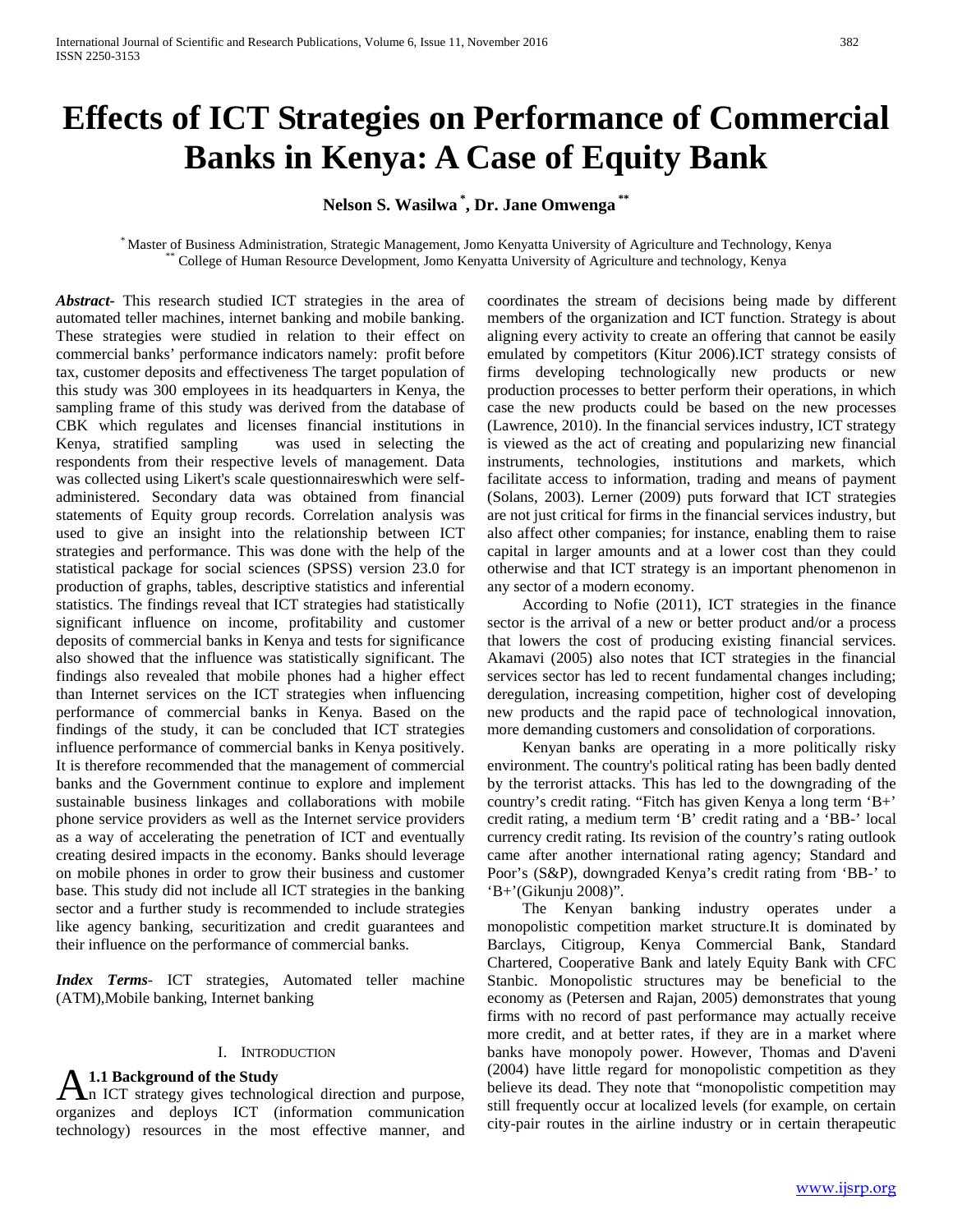categories in the pharmaceutical industry), but only quite rarely at the industry level as a whole".

 The supernormal profits being underwritten by Kenyan banks have attracted foreign competition. Although Kenya is a relatively small economy, leading global banks like Citigroup, Barclay's, United Bank of Africa, Standard Bank of South Africa (trading as CFC Stanbic) and Standard Chartered have local subsidiaries. Foreign competition is useful as "foreign bank entry can stimulate competition in national banking markets and thus force domestic banks to improve their operating efficiency" (Yilidirim and Phillipatos 2007) An analysis of the current Kenyan environment reveals the economic challenges listed below which are affecting the banking industry. According to the Minister of planning the challenges for Year 2008 included post election disruptions, unfavorable, continued political bickering, weather conditions, high cost of food and fuel prices, high crude prices, and the global financial crisis (Kenya National Bureau of Statistics 2009).

 The banking industry has responded to this changing business environment with several strategies. Most banks have reduced their lending especially to consumers. To substitute and supplement their lost revenues banks have started to invest heavily in government securities. While banks like Cooperative Bank, Ecobank, Family and Cooperative have adopted expansion strategy and are opening more branches. Other banks like Cooperative Bank, Diamond Trust and NIC Bank have resorted to regional expansion. Banks like Cooperative Bank, Family Bank, ABC Bank have broadened their product offering with an aim of transforming themselves to financial supermarkets. Banks in Kenya are competing for deposits, loans and advances. Competition is likely to intensify in the banking industry in the background of a shrinking economy. However, the industry low penetration level of 19% still provides opportunities for banks to exploit. Banks are also competing with mobile phone operators' money transfer services likeSafaricom's (M-Pesa), Orange Telkom's (Orange Money) and Airtel's (Airtel Money). M-Pesa service has over four million registered subscribers. It transferred over KES 24 billion its first year of operation (Njiraini and Anyanzwa 2009). Most banks have already introduced phonebanking services to counter this competition.

 Equity Bank has grown strategically by successfully making the following acquisitions purchase of the retail business arm of Industrial Development Bank (IDB) in 2005, 20% of Housing Finance in July 2007, and 100% acquisition of Uganda Micro Finance Ltd. In June 2008 Equity Bank increased its stake in Housing Finance to 24.9% through a rights issue. Equity bank has advanced plans to expand to Southern Sudan. Equity bank has expanded its initial products like personal savings and loan accounts offered by the building society to include trade finance, treasury services, personal banking, corporate e-banking, cash back services, short message services banking, retail Internet banking, swift codes, business loans, mobile banking, automatic teller machines, insurance, investment banking, and custodial services. Loan products include overdrafts, hire purchase, premium financing, asset financing, bills discounting and financing, trade finance and collateral management, cheques discounting, and "fanikisha" loans for women.

 Today managers worldwide are expected to increase the productivity and performance of their organizations in times of

great uncertainty and with shrinking resources (Mabey & Ramirez, 2005). Many realize that managing change appropriately and without delay will put them ahead of their competitors. Performance is normally measured using standards which are usually detailed expressions of strategic objectives. They are also measures of acceptable performance results. Measures used to assess organizational performance depend on the organization and objectives that need to be achieved (Hunger & Wheelen, 2005). Delaney & Huselid (2006) identified two distinct performance yardsticks; those relating to performance and the strategic performance.

 The benefits of application of ICT strategies in the enhancement of banking services is not only limited to cost reduction benefits alone, but the innovation is also found to have significant contribution to extending access to customers residing outside the branch network and create opportunities for effective cross (San-Jose et al., 2009). A sizeable number of studies on relationship between ICT strategies and firm performance have been undertaken for example, Bitler (2011) investigated the relationship between information and communication technology strategies and small firms' performance. The study revealed that firms using ICT strategies performed better compared to firms that were reluctant to adopt ICT. In their study conducted to examine technological progress and its effects in the banking industry using relevant data, Berger et al. (2005) found out that ICT investment leads to reduction in costs. This led to improved productivity which was attributable to improved quality and variety of banking services. These studies laid more emphasis on the link between ICT and cost reduction, productivity and improved quality of services.

 Muyoka (2014) examined the relationship between mobile banking on the performance of commercial banks in Kenya. It was found that there existed a statistically significant relationship between mobile banking and profitability of commercial banks in Kenya. This was attributable to increased deposits through mobile transactions and reduced costs. A study by Juma (2012) investigated the relationship between the impacts of ICT strategies on growth of commercial banks in Kenya. The study concluded that there was a positive correlation between ICT and growth of commercial banks. Commercial banks that embraced ICT strategies were found to have a higher growth in market share.

 Therefore Kenyan commercial banks have continued to deploy huge investments in ICT based strategies and training of manpower to handle the new technologies. Data from Central Bank of Kenya (2013) debit banking transactions increased from 48,000 per annum in 2007 to over 250,000 transactions per annum in 2013. Performance of commercial banks in Kenya also grew impressively between years 2005 to 2013 where profit before tax grew from Kshs 2.7 billion in 2005 to Kshs 74 billion in 2013. During the same period, total income grew from Kshs 61billion to Kshs 178 billion while total assets grew from Kshs 425 billion to Kshs 1.7 trillion (CBK, 2013). The relationship between the growing investments in ICT based bank innovations and bank organization performance in Kenya needs to be studied. There is need to establish whether ICT strategies have contributed to the organization performance of commercial banks in Kenya.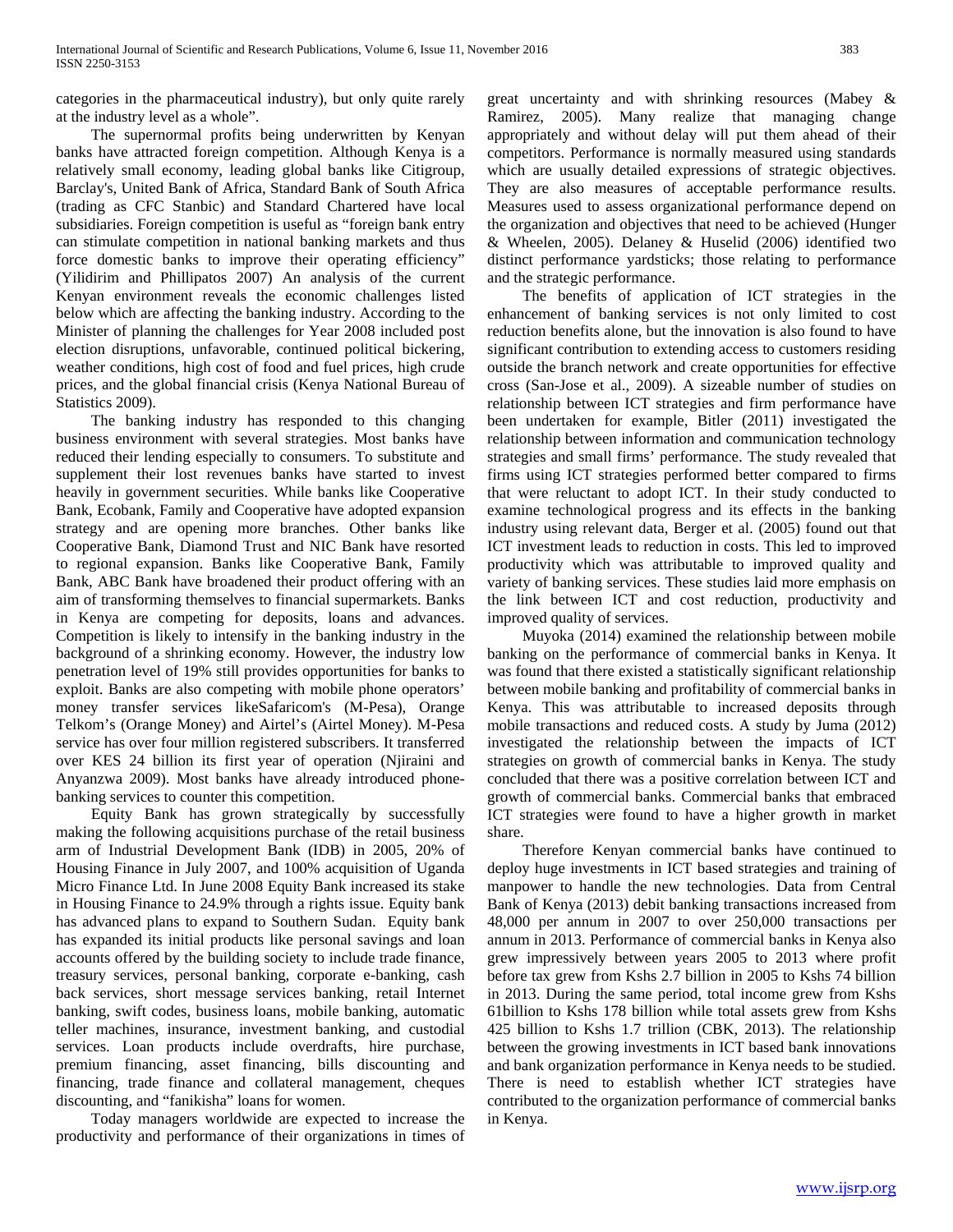Lerner and Tufano (2011) in their study on consequences of ICT strategies contend that existing empirical evidence and conceptual frameworks can tell more about ICT strategies, but there are substantial unanswered questions in the areas of organization performance impact of ICT strategies, impact of ICT strategies on financial institutions and a lot of ICT strategies research is mainly on case studies. Rafael and Francisco (2007) studied the impact of various regional banking sector developments and ICT innovations during 1996- 2007 in Spain. The study found out that product and service delivery innovations contribute positively to regional Gross Domestic Product (GDP), investment and gross savings growth. These sentiments are shared by Hendrickson and Nichols (2011), while studying the performance of small banks in the United State with regards to interstate branching and found out that banks perform better when they adopt ICT strategies across their several branches. Based on these studies and the varying gaps in literature, there is need to conduct similar studies in Africa and more so in Kenya where ICT strategies have been on the rise in the past decade.

 The general objective of this study was to establish the effect of ICT strategies on performance of commercial banks in Kenya a case of Equity Bank Limited. The specific objectives were: todetermine the effect of ATMs on performance of commercial banks in Kenya, to establish the effect that mobile banking have on performance of commercial banks in Kenya and to determine the effect of internet banking on performance in Kenyan commercial banks.

 The study only reviewed ICT strategies in the banking industry and therefore did not include other financial sector players such as the stock exchange, insurance, micro finance institutions, Savings and Credit Cooperatives (SACCO's) and pension funds. However this provides an opportunity for further research. The study experienced an initial slow response from the respondents who complained about the length of the questionnaire. This was mitigated by having constant follow up on phone and physical visits to the respondents' offices by using research assistants.

#### II. LITERATURE REVIEW

### **2.1 Theoretical Framework**

### **2.1.1 Technology Acceptance Model**

 Technology acceptance model (TAM) was originally proposed by Davies in 1986. This model was designed to forecast the user's acceptance of information technology and usage in an organizational setting. Cracknell (2004) posits that firms are adopting technology to cope with the dynamics of the external environment. This model has been tailored in a manner that can accommodate changes for improved costs reduction and efficiency. Technology Acceptance Model deals with perceptions as opposed to real usage, the model suggest that users , the key factors that influence their decision on how, where and when they will use it.

 This theory is relevant to this study since it explains user's acceptance of ICT strategies and usage in an organizational context. Acceptance is the first process in technology use and has a bipolar implication. First of all acceptance is a precursor to adoption and hence this theory complements the preceding

theories. Secondly, acceptance dictates the attitude and perception of the users which eventually affects efficiency of use and hence performance. Strategic adoption as well as operational efficiency and hence productivity of systems are a function of acceptance of the technology. It is thus plausible to conclude that without acceptance, the rest of the theories would be redundant and invalid. Though acceptance is an initial phase, it is also an attitude shaping facet that influences adoption and effectiveness of use**.**

#### **2.1.2 Diffusion of Innovation Theory**

 The theory was advocated by Rogers in 1962 posit that diffusion of innovations is a theory that seeks to explain how, why, and at what rate new ideas and technology spread through cultures. He explains that critical factors that determine the adoption of an innovation at the general level are the following: relative advantage, compatibility, complexity, trialability and observability. In the context of ICT adoption, benefits such as immediacy, convenience and affordability to customers have been reported. Thus, it is assumed that, when customers perceive distinct advantages offered by ICT, they are more likely to adopt it (Roberts & Amit, 2003). Compatibility refers to the degree to which a service is perceived as consistent with users' existing values, beliefs, habits and present and previous experiences (Chen et al., 2004). Compatibility is an important feature of innovation as conformance with user's lifestyle can propel a rapid rate of adoption (Rogers, 2003).

 Observability of an innovation describes the extent to which an innovation is visible to the members of a social system, and the benefits can be easily observed and communicated (Rogers, 2003). According to Rogers trialability is defined as the capacity to experiment with new technology before adoption. Potential adopters who are allowed to experiment with an innovation will feel more comfortable with it and are more likely to adopt it. Perceived risk refers to the degree of risks in using an innovation.

### **2.1.3 Task Technology Fit (TTF) Theory**

 This theory was advocated by Goodhue and Thompson (1995) who mention the factors that measure task-technology fit as; quality, locatability, authorization, and compatibility, eases of use/training, production timeliness, systems reliability and relationship with users. The model is useful in the analysis of various context of a diverse range of information systems including electronic commerce systems and combined with or used as an extension of other models related to information systems outcomes. According to the theory of task-technology fit, the success of an information system should be related to the fit between task and technology, whereby success has been related to individual performance (Goodhue & Thompson, 1995) and to group performance (Zigurs & Buckland, 1998).

 As a result of the observable changes of business tasks and related technology requirements, it becomes necessary to assess the applicability of the theory of task-technology fit to mobile technologies and mobile use contexts, and to carefully determine the needs for theory adjustments and extensions (Junglas and Watson, 2006; Lyytinen and Yoo, 2002).

#### **2.2 Conceptual Framework**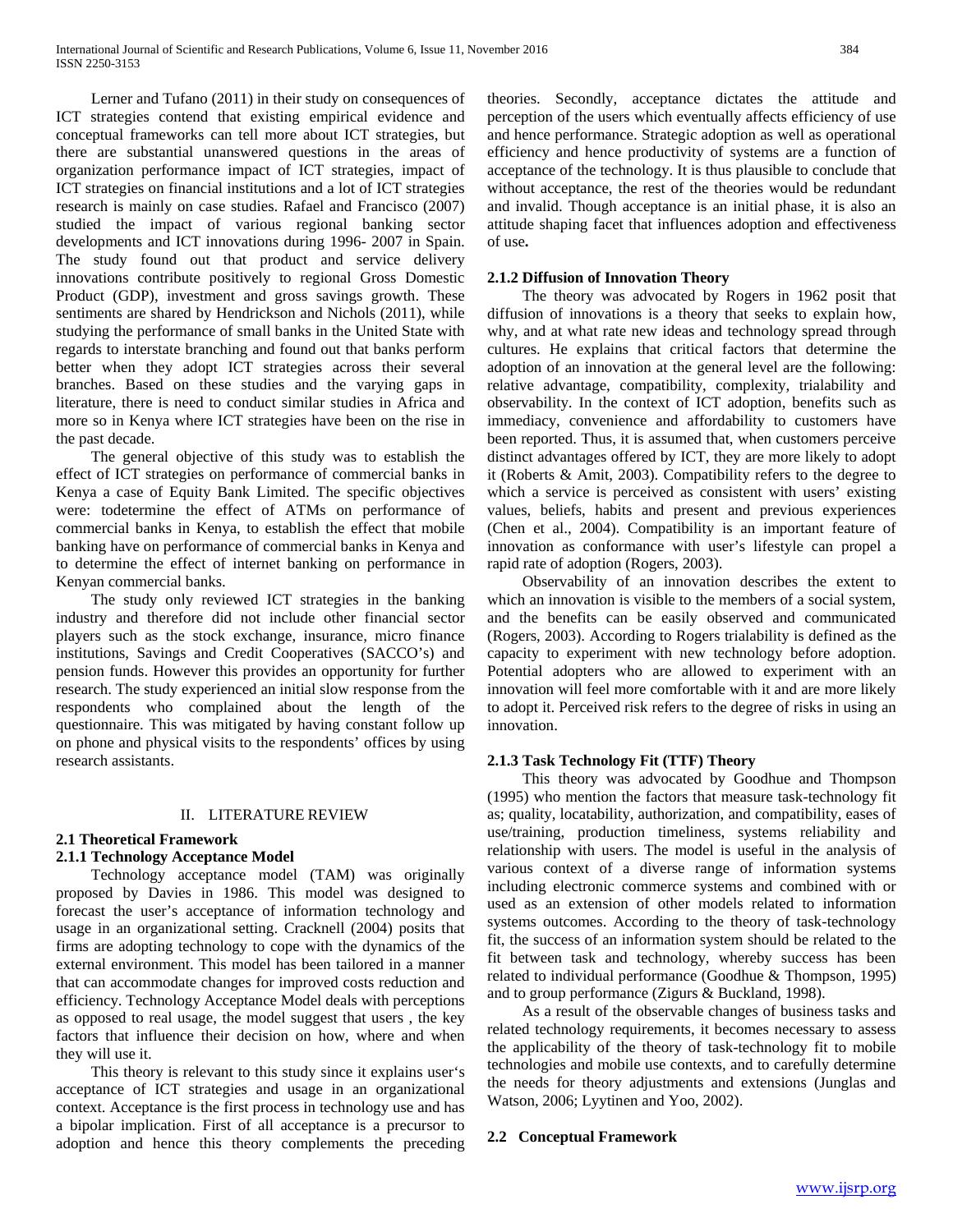

#### **Independent Variables Dependent Variables**

#### **Figure 2.1: Conceptual framework**

# **2.3 Empirical Review**

#### **2.3.1 ATM's and Organization performance**

 Automated Teller Machine (ATM), also known as automated banking machine (ABM) is a computerized telecommunications device that provides the clients of a financial institution with access to financial transactions in a public space without the need for a cashier, human clerk or bank teller. On most modern ATMs, the customer is identified by inserting a plastic ATM card with a magnetic stripe or a plastic smart card with a chip that contains a unique card number and some security information such as an expiration date. Authentication is provided by the customer entering a personal identification number (PIN). Using an ATM, customers can access their bank accounts in order to make cash withdrawals, credit card cash advances, and check their account balances as well as purchase prepaid cell phone credit. This improves convenience since customers can withdrawal money from their point of reach without necessarily visiting the bank. This increases efficiency and mitigates the costs of transactions leading to improved performance. This is consistent with Fannie Mae Foundation report of that indicated that automated teller machine as used in banking sector serve approximately 420 million transactions annually for a total of \$3.3 billion in gross annual revenues.

 Ogbuji et al. (2012) observed the Automated Teller Machines (ATMs) is one of existing replacements of the cascading labor intensive transaction system effected through what is popularly referred to as paper-based payment

instruments. An automatic teller machine allows a bank customer to conduct his/her banking transactions from almost every other ATM machine in the world. The ATM, therefore, performs the traditional functions of bank cashiers and other counter staff. It is electronically operated and as such response to a request by a customer is done instantly.

 The combined services of both the Automated and human tellers imply more productivity for the bank during banking hours. Also, as it saves customers time in service delivery as alternative to queuing in bank halls, customers can invest such time saved into other productive activities. ATMs are a costefficient way of yielding higher productivity as they achieve higher productivity per period of time than human tellers (an average of about 6,400 transactions per month for ATMs compared to 4,300 for human tellers Rose (2001). Furthermore, as the ATMs continue when human tellers stop, there is continual productivity for the banks even after banking hours.

 The ATM transactions are done through over the phone line via internet connection (lease line). All the ATM machines are globally interconnected with each other with the financial institutions through the global ATM network like Master Card, Maestro, Cirrus, Visa, etc. In back side of every ATM card some logos are printed which refers to the ATM network. So the ATM machine connects to ATM network through processing center and the card holder's bank.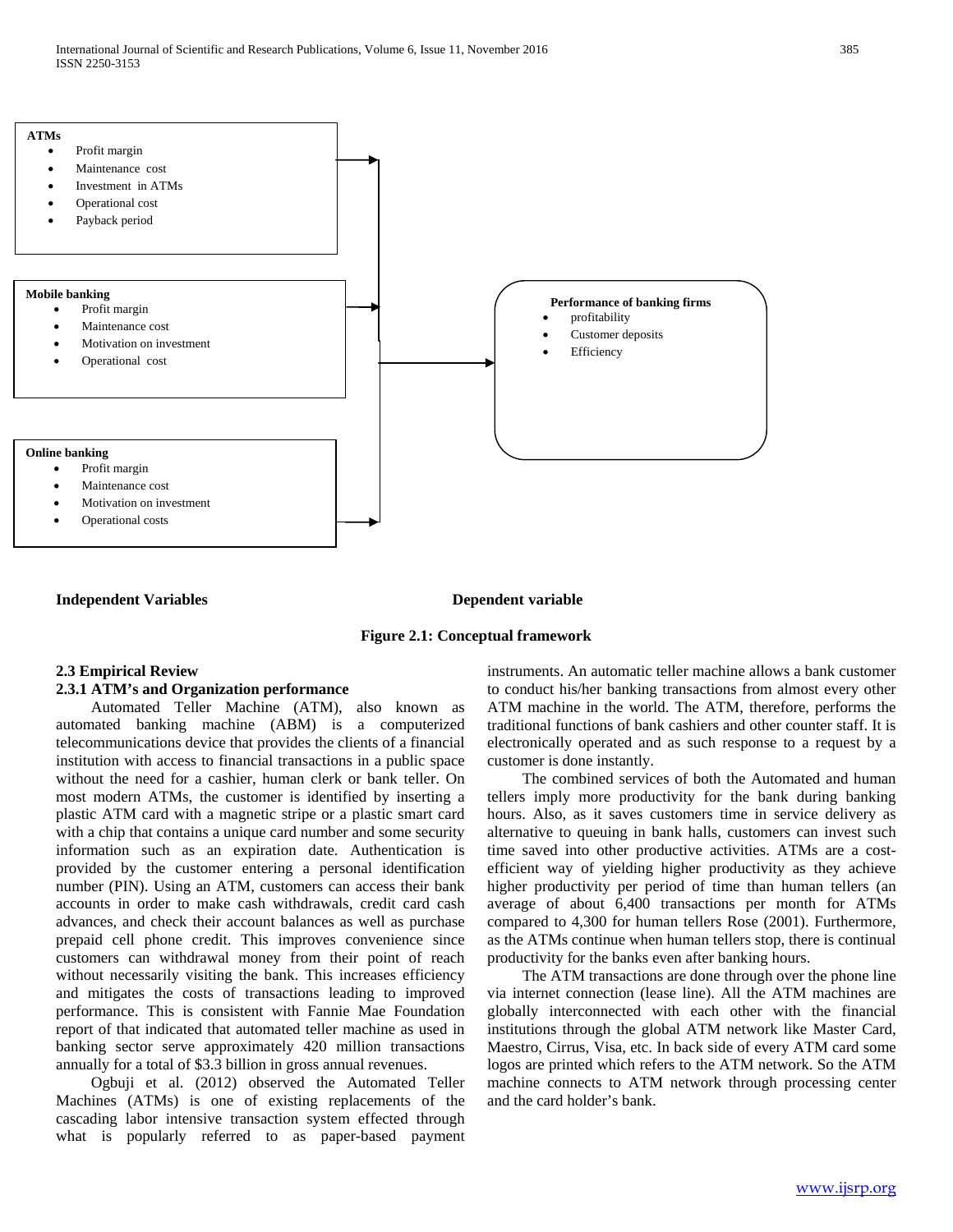# **2.3.2 Mobile Banking and Performance**

 According to Nader, (2011) mobile banking is a service provided by financial institutions in cooperation with mobile phone operators. It allows customers with busy lives to conveniently do their banking using their phones anytime. It is about getting banking services to the unbanked, those who do not have bank access or bank accounts, and those who are at the bottom of the economic pyramid, often living in remote areas. They receive the benefits of banking services such as being able to save and borrow in a cost-efficient and secure way. The services include opening bank accounts, viewing account balances, making cash transfers between accounts, or paying bills via a mobile device. In recent time mobile banking is most often performed via SMS or the Mobile Internet but can also use special programs downloaded to the mobile device (Agboola 2006)

 According to the German mobile operator Mobilcom, mobile devices, especially smart phones, are the most promising way to reach the masses and to create "stickiness" among current customers, due to their ability to provide services anytime, anywhere, high rate of penetration and potential to grow. According to Gartner, shipment of smart phones is growing fast, and should top 20 million units (of over 800 million sold) in 2006 alone. A study was conducted by Hernando and Nieto (2007) on the effect of mobile banking and performance of Spanish commercial banks. It was concluded that banks that implemented mobile banking were able to attract more customers and this led to increased access to customer deposits leading to improved performance.

#### **2.3.3 Internet Banking and performance**

 Internet banking (e-banking) is the use of internet and telecommunication networks to deliver a wide range of value added products and services to bank customers. Malhotra and Singh (2009) argue that through the use of a system that allows individuals to perform banking activities at home or from their offices or over the internet. Some online banks are traditional banks which also offer online banking, while others are online only and have no physical presence (Bradley and Stewart, 2003). Online banking through traditional banks enables customers to perform all routine transactions, such as account transfers, balance inquiries, bill payments, and stop-payment requests, and some even offer online loan applications (Kannabira and Narayan, 2005).

 Internet banking refers to a bank making its services accessible to clients using the internet as its delivery channel. Using internet banking, registered customers are able to log on to the bank's website and carry out banking dealings on their accounts. It is also referred to as online banking (Gerrard and Cunningham, 2003). Internet Banking is beneficial to banks as well as consumers, whereby there is an improvement of efficiency in services rendered to customers. Internet banking is convenient and cost-efficient. Moreover, the development of Internet banking has transformed the distribution channel structure in bank sector (DeYoung, Lang & Nolle (2007)

 Customers can access account information at any time, day or night, and this can be done from anywhere. Internet banking has improved banking efficiency in rendering services to customers. Financial institutions in Kenya cannot ignore

information systems since they play an important role in their operations because customers are conscious of technological advancements and demand higher quality services this leads to organization performance. In a study on the impact of mobile and internet banking on performance of financial institutions in Kenya, it was concluded that the adoption of internet banking has enhanced organization performance of the banking industry due to increased customers' deposits. This is attributable to improved efficiency, effectiveness and organization performance (Oruro & Ndungu, 2013).

#### **2.3.2 ICT Strategies and Profitability**

 Simpson (2002) suggests that e-banking is driven largely by the prospects of operating costs minimization and operating revenues maximization. A comparison of online banking in developed and emerging markets revealed that in developed markets lower costs and higher revenues are more noticeable. While Sullivan (2000) finds no systematic evidence of a benefit of internet banking in US click and mortar banks. Furst, Lang and Nolle (2002) find that federally chartered US banks had higher Return on Equity (ROE) by using the click and mortar business model. Furst, Lang and Nolle (2002) also examined the determinants of internet banking adoption and observed that more profitable banks adopted internet banking after 1998 but yet they were not the first movers. Jayawardhena and Foley (2000) show that internet banking results in cost and efficiency gains for banks yet very few banks were using it and only a little more than half a million customers were online in U.K.

 Nader (2011) analyzed the profit efficiency of the Saudi Arabia Commercial banks during the period 1998- 2007. The results of his study indicated that availability of phone banking, number of ATMs and number of branches had a positive effect on profit efficiency of Saudi banks. On the contrary he found that the number of point of sale terminals (POSs), availability of PC banking and availability of mobile banking did not improve profit efficiency. Agboola (2006) in his study on Information and Communication Technology (ICT) in Banking operations in Nigeria using the nature and degree of adoption of innovative technologies; degree of utilization of the identified technologies; and the impact of the adoption of ICT devices on banks, found out that technology was the main driving force of competition in the banking industry. During his study he witnessed increase in the adoption of ATMs, EFT, smart cards, electronic home and office banking and telephone banking. He indicates that adoption of ICT improves the banks' image and leads to a wider, faster and more efficient market. He asserts that it is imperative for bank management to intensify investment in ICT products to facilitate speed, convenience, and accurate services, or otherwise lose out to their competitors.

 Malhotra and Singh (2009) in their study on the impact of internet banking on bank performance and risk found out that on average internet banks are larger, more profitable and are more operationally efficient. They also found that internet banks have higher asset quality and are better managed to lower the expenses for building and equipment and that internet banks in India rely substantially on deposits. They further found out that smaller banks that adopt internet banking have been negatively impacted on profitability.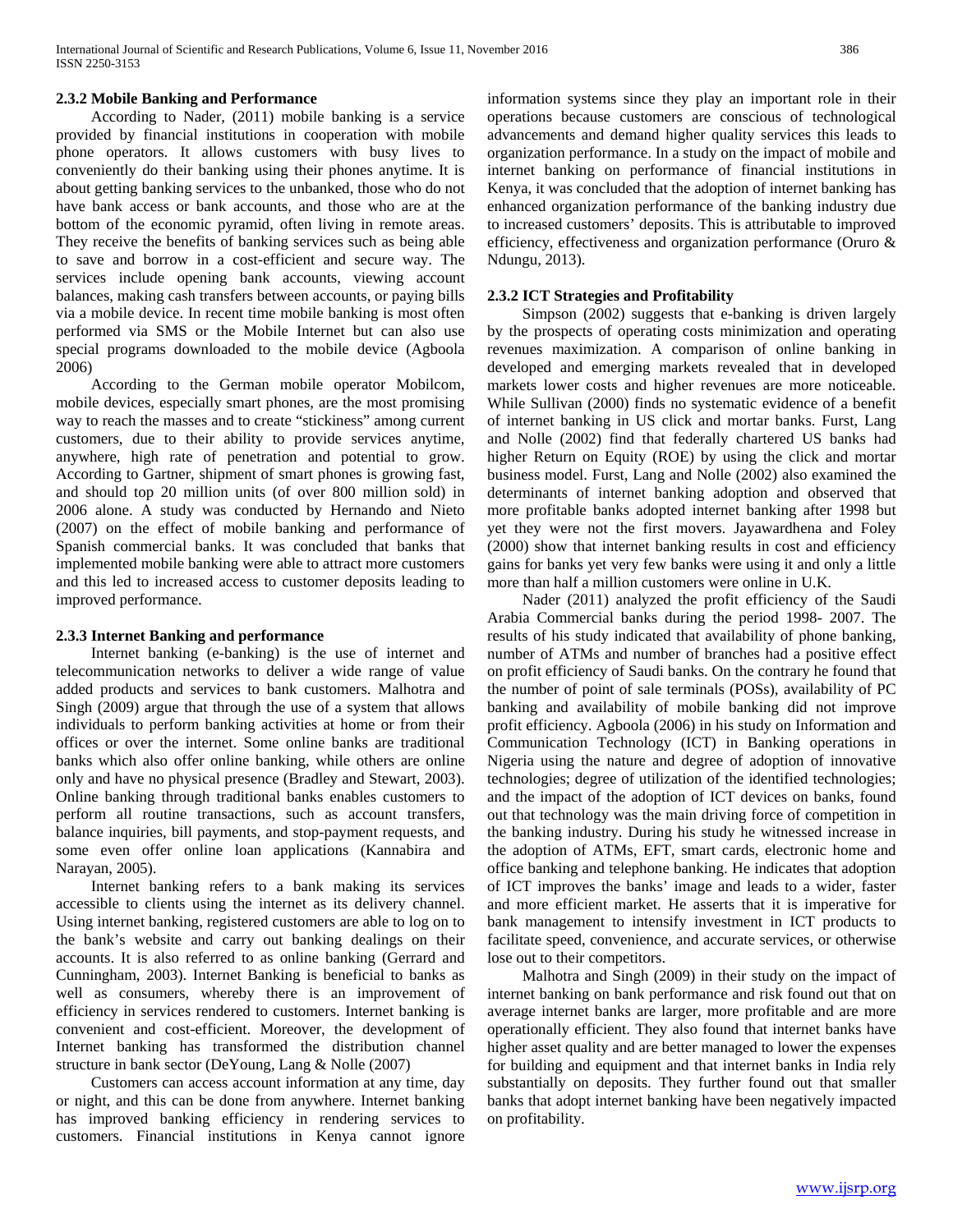Mabrouk and Mamoghli (2010) in their study on Dynamics of Financial Innovation and Performance of Banking Firms: Context of an Emerging Banking Industry, analyzed the effect of the adoption of two types of financial innovations namely; product innovation (telephone banking and SMS banking etc) and process innovation (Magnetic strip card (debit, ATM and credit card), Automatic cash dispenser; (Automatic teller machine; Electronic payment terminal etc) on the performance of banks. Their analysis included two adoption behaviours, first mover in adoption of the financial innovation and imitator of the first movers. They found out that first mover initiative in product innovation improves profitability while process initiative has a positive effect on profitability and efficiency. Banks that imitate are less profitable and less efficient than first movers

# **2.4 Critique of Existing LiteratureRelevant to the Study**

 From reviewed relevant literature, it has come out strongly from several writers like; Dew (2007), Lerner (2006), Iftekhar, Schmiedel and Song (2009), Nadia, Anthony and Scholnick (2003), Nofie (2011), Hirtle and Stiroh (2007), Agboola (2006), Malhotra and Singh, (2009), Hernando and Nieto (2006), DeYoung (2005), and Acharya and Kagan (2004) that ICT strategies have positive impact on performance indicators. They have agreed on the transformational effects of ICT strategies on bank performance and operational efficiency. However other scholars like; Nadia, Anthony and Scholnick (2003), McAndrews (2002), Nader (2011), Akram and Allam (2010) and Prager (2001) found out that ICT strategies have negative effects on performance indicators. These mixed results and alternative views from different countries and writers are mainly as a result of lack of comprehensive analysis of multiple ICT strategies and performance indicators. This study intends to take a departure from past studies and incorporate several ICT strategies and their effect on multiple bank performance indicators. There is also concentration of ICT strategies-performance studied on profitability and mostly in developed and emerging economies leaving a paucity of ICT strategies performance literature for Africa and Kenya specifically. This literature gap is addressed by this comprehensive study.

#### **2.5 Research gaps**

 From the foregoing review of relevant literature, it is evident that research in the area of ICT strategies has been done but not in a comprehensive approach. All the literature reviewed indicates that previous researchers only concentrated on a few variables of ICT while this study covers additional important variables that were omitted by previous studies like, mobile banking and internet banking. This makes the study more comprehensive. From survey of relevant literature, it has been found that there are few studies specific to Kenya on the link of ICT strategies and performance of commercial banks. This study therefore intends to fill these pertinent gaps in literature by studying the effects of ICT strategies on selected key performance indicators of commercial banks in Kenya.

#### III. RESEARCH METHODOLOGY

 This study adopted a descriptive design to answer the research questions. Descriptive research design was appropriate for this study as it helps in understanding the ICT strategies affecting performance of commercial banks and therefore answers the "what" question of the study.

 The target total population of interest was 300 employees from thethree levels of management of Equity bank limited in their headquarters in Upperhill Nairobi as their records that were provided to the researcher show that 17% being from senior management, 33% from middle level management and 50% from lower level management (Equity Group, 2015)

| Level                   | <b>Population</b> | $\frac{0}{0}$<br>Оl |
|-------------------------|-------------------|---------------------|
|                         |                   | population          |
| Senior Level Management | 50                | 17                  |
| Middle level management | 100               | 33                  |
| Lower level management  | 150               | 50                  |
| <b>Total</b>            | 300               | 100                 |

**Table 3.1 Target Population**

 The sampling frame of this study will be derived from the database of the Central bank of Kenya which licenses insurance companies in Kenya. A Stratified sampling technique was used to obtain a sample for the 300 employees. The essence of stratification is to ensure inclusion, in the sample, of subgroup, which otherwise would be omitted entirely by other sampling methods because of their small numbers in the population. Simple random sampling is a probability sampling design in which every element in the population has a known and equal chance of being selected as a subject Sekaran and Bougie (2011).

As shown in Table 3.2, a sample will be taken through stratified and simple random sampling procedures. Application of the two techniques is based on the assumption that while simple random ensures equal chance of being included in the sample, the stratified method will be viable for sampling employees who are heterogeneous (Kothari, 2011) in terms of levels of management they are working and knowledge of work. In this regard, the company will be stratified into three levels before using simple random sampling to select the desired 30 participants. The sample size is as laid on the sample matrix below on table 3.2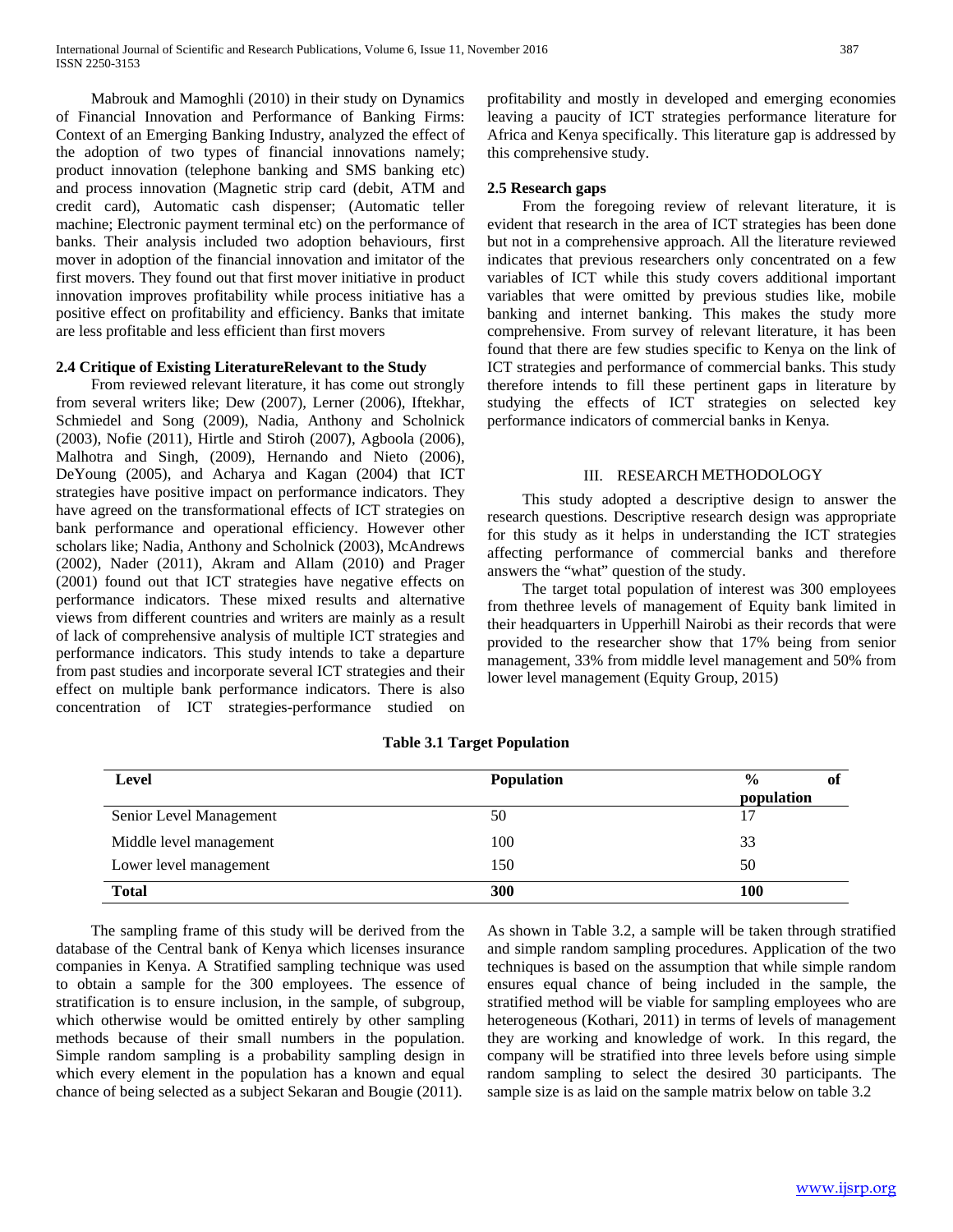| <b>Level</b>            | <b>Population</b> | <b>Sample</b> |
|-------------------------|-------------------|---------------|
| Senior Level Management | 50                |               |
| Middle level management | 100               | 10            |
| Lower level management  | 150               | 15            |
| <b>Total</b>            | 300               | 30            |

**Table 3.2: Sample matrix**

 Primary information was gathered by use of questionnaires coupled with informal interviews that will be guided by the questionnaires. Secondary data will be gathered from annual reports of the Equity Group. The study used both primary and secondary data sources since the nature of the data is quantitative and qualitative. The respondents were picked randomly from their respective departments. Stratified sampling was used in selecting the 30 respondents from their respective levels of management.The rationale of using stratified sampling is because the method is cost effective and convenient in case of a wide geographical area (Mugenda & Mugenda, 2010). The researcher also collected primary data by use of a semi structured questionnaire. The questionnaire was structured into three sections; the first section was seeking demographic data, the second section data on ICT strategies and the third section data on performance. The questionnaire was administered through a drop and pick later method at an agreed time with the researcher. Secondary data was sourced from the CBK and audited annual financial statements of Equity group. Secondary data was collected from the annual report of the Equity bank which was available from the Ministry of Finance through the use of research assistance. The questionnaires were issued to the respondents through self-introduction and where need be internal informant will be used to give a lead on how to get to the respondent

 The reliability of the instruments was determined through piloting process to asses if developed items will give the consistent results at different times after they would be administered. The internal consistency of the instruments was determined by applying the Cronbach's alpha technique on Likert rating items. The results of the reliability test produced an overall Cronbach Alpha correlation coefficient of 0.887. The closer Cronbach's alpha coefficient is to 1, the higher the internal consistency reliability (Sekaran, 2003). A coefficient of 0.7 is recommended for a newly developed questionnaire and therefore 0.887 was adequate for this study.

 Information was sorted, coded and input into the statistical package for social sciences (SPSS) version 23.0 for production of graphs, tables, descriptive statistics and inferential statistics. Descriptive statistics will be used to determine ICT strategies on performance of commercial banks in Kenya. A regression model was used for establishing the relationship between the ICT strategies and performance. The model adopted will consist of four variables: The independent variables were ICT strategies while the dependent variable was performance.

**Y <sup>=</sup>β<sup>0</sup> + β1x1 + β 2x2 + β 3x3+β 4x4+€** Y**=** performance of bank

 $X_1$ =ATM's

 $X_2$ = mobile banking

**X3=** Internet banking

 $\beta_0$  = Constant (Y-intercept)

**€**= Error term.

 The study used a linear regression model to show the relationship between ICT strategies and performance. Information sorted and coded using the statistical package for social sciences (SPSS) version 23.0 was presented using graphs, tablesand descriptive statistics because they help summarize the findings and conclusion in a more understandable language.

#### IV. RESEARCH FINDINGS AND DISCUSSION

# **4.1 Response rate**

 According to Cooper and Schilder (2011), as the rule of the thumb, one percent of the sample should constitute the pilot test taking into consideration the time, costs and practicability of the exercise. In this study, one percent of the sample questionnaire designed as the main data collection instrument was used to pretest effectiveness and relevance of the instrument. In this case, seven questionnaires were used in the pilot test.

 The questionnaire pre-testing was done using randomly selected Equity bank managers and employees who were not included in the final data collection. Questions answered by the pilot test included: Is each of the questions measuring what it is intended to measure? Are questions interpreted in a similar way by all respondents? Do close-ended questions have a response which applies to all respondents? Are the questions clear and understandable? Is the questionnaire too long? How long does the questionnaire take to complete? Are the questions obtaining responses for all the different response categories or does everyone respond the same? (Polit & Beck, 2003).

 The questionnaire was pretested to a selected sample which was similar to the actual sample which the researcher was to use in the study. Procedures that were used in pre-testing the questionnaire were identical to those that were used during the actual data collection. The practice of pre-testing the questionnaire was very important because Comments and suggestions made by respondents during the pre-testing were seriously considered and incorporated in the final study for example the format of the questionnaire had to be changed, such comments helped to improve the questionnaire. Questions which were vague were revealed as the respondents interpreted them differently. This made the researcher rephrase the questions until they conveyed the same meaning to all subjects.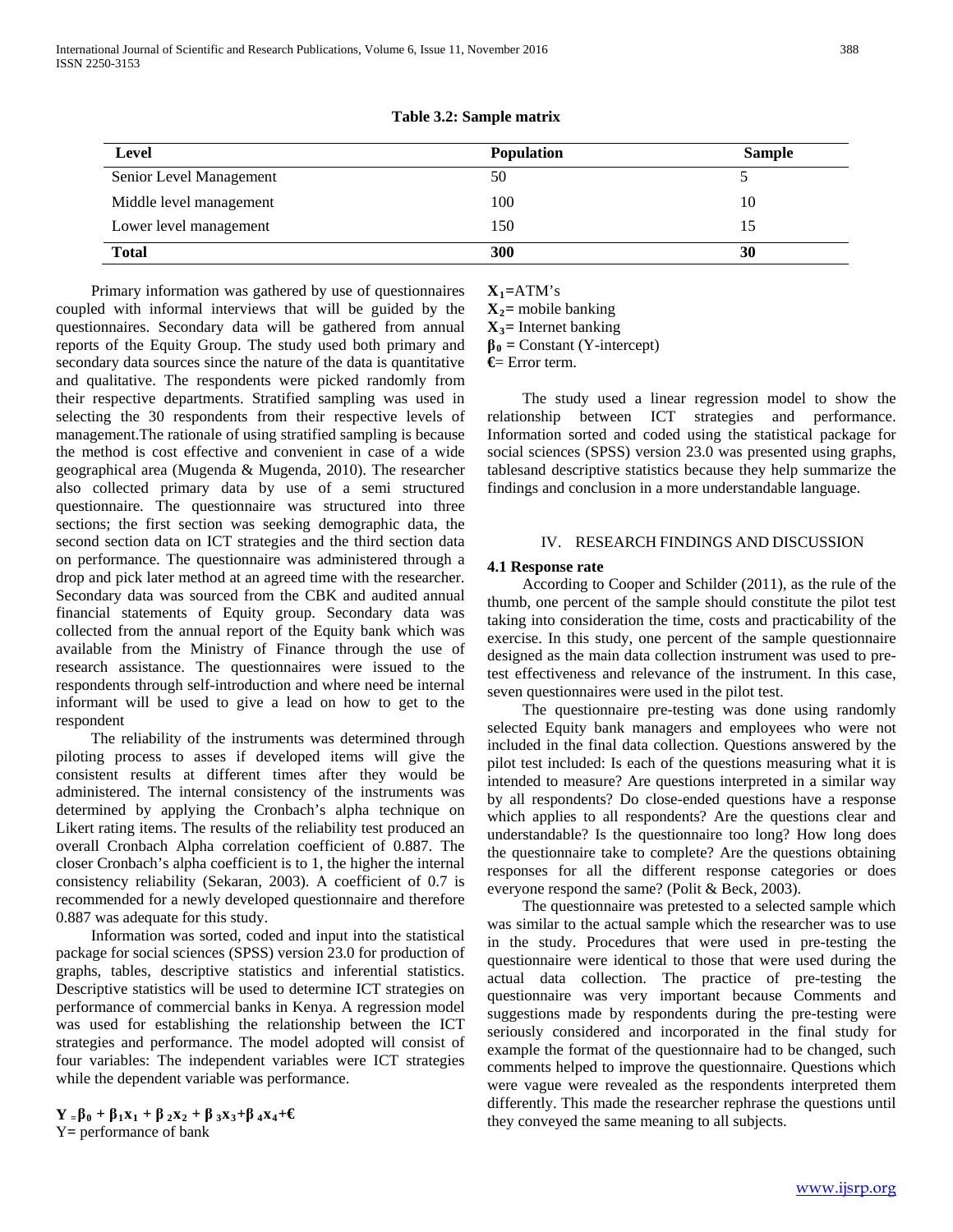The clarity of the instrument items to the respondents was established so as to enhance the instrument's validity and reliability. The pilot study enabled the researcher to be familiar with the research and its administration procedure as well as identification of items that required Modification. The results helped the researcher to correct inconsistencies arising from the Instruments, which ensured that they measured what was intended.

 A total of 42 questionnaires were given out to the managers and employees of Equity bank, 30of them were returned, giving a response rate of 73%. According to Mugenda and Mugenda (2010), a response rate of 50%-60% is adequate and good respectively for a research, and above 70% is very good. Babbie (2004) also asserted that return rates of 50% are acceptable to analyze and publish, 60% is good and 70% is very good.

**Table 4.1: Response Rate**

| <b>Response Rate</b> | <b>Frequency</b> | <b>Percent</b> |  |
|----------------------|------------------|----------------|--|
| Returned             | 30               | 73%            |  |
| Unreturned           | 12               | 27%            |  |
| <b>Total</b>         | 42               | 100%           |  |

#### **4.2General Information**

# **4.2.1 Gender of the participants in percentages**

 The study established that the male employees were more (52.5%) than the female (47.5%), this although it was fair representation of the employees in the company. This agrees with the two-thirdsgender rule in Kenya in terms of male-female representation (Kenyan constitution 2010)

**Figure 4.1: Composition of Gender**



# **4.2.2 Level of education**

 Investigating on the education level of employees in Equity bank, the study revealed that most of the employees were of degree level (65%) and masters at (25%) while a few had diploma education. The study conquers with the findings of

Pazarskis, et al., (2006) who explored the improvement of business Performance after adoption of ICT strategies and found out that education level plays a key role in implementation of ICT strategies.

| <b>Education</b> | <b>Frequency</b> | <b>Percentages</b> |
|------------------|------------------|--------------------|
| Diploma          | 4                | 10                 |
| Degree           | 27               | 65                 |
| <b>Masters</b>   | 11               | 25                 |
| <b>Total</b>     | 40<br>42         | <b>100</b>         |

#### **Table 4.2 Education level of the participants**

# **4.2.3 Area of Specialization**

 To effectively deliver well after introduction of ICT strategies is try to match their employees with their specialization. Figure 4.2 shows the result of the areas that were represented in the study for better performance. It was discovered that ICT department was the area that the companies had put more emphasis at 27.5% with finance and strategy and operation being at 20%. The study by Epstein (2004) found out that for effective move in performance, the companies had to do more technological strategies so that the customers can be satisfiedwith

products and services offered and new changes they bring to the market. This can be the reasons why the equity bank decided to put more effort in ICT by employing more human personnel to reach greater efficiency.

 Table 4.3 confirms to this by showing that only (10%) of the employees are the one who are working in different area of specialization. But still if the company wishes to achieve more efficiency in delivery of they should make sure that employees work on their area of specialization. (Moretti & Florian, 2012)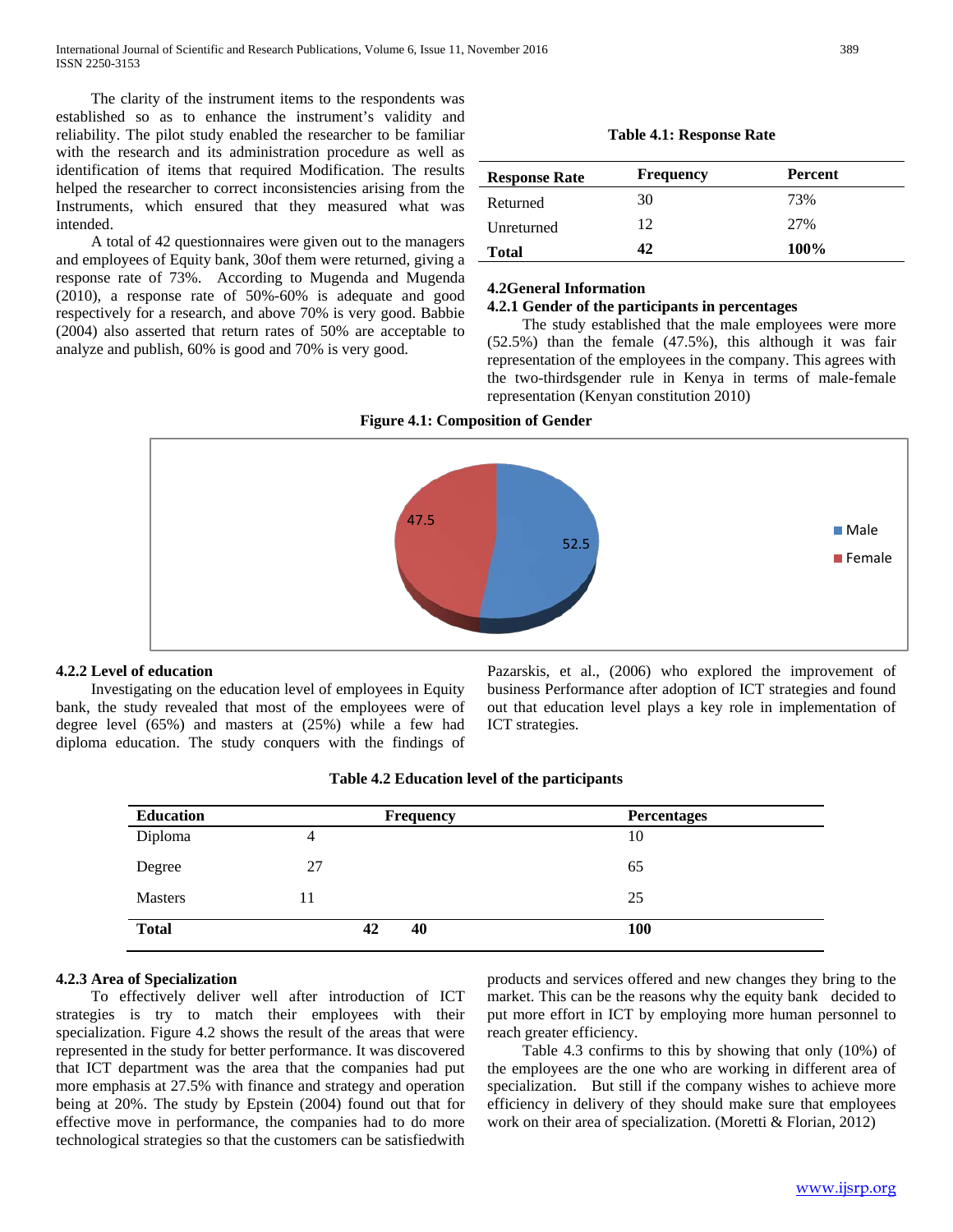

**Figure 4.2: Area of specialization**

| Table 4.3: Area of working matching with specialization |  |  |
|---------------------------------------------------------|--|--|
|---------------------------------------------------------|--|--|

|                | <b>Frequency</b> | <b>Percentages</b> |
|----------------|------------------|--------------------|
| Yes            | 38               | 90                 |
| N <sub>0</sub> | 4                | 10                 |
| <b>Total</b>   | 42               | <b>100</b>         |

#### **4.2.4 Banking Sector Experience**

 Table 4.4 indicates that 90% (n=30) of the respondents had worked in the banking sector for more than 5 years, 53% had worked for less than 10 years. This finding suggests that majority of the respondents joined the sector after year 2004 which is in line with the growth experienced in the past decade in the sector. Aggregate bank employees in Kenya in 2002 were 10,884 and grew to 30,056 by end of 2012 indicating staff growth of 2.76 times (CBK, 2012). This also shows that banks have recruited more people to oversee the tremendous growth witnessed in the last decade and transformed themselves as sources of employment and have also attracted various skills in the past decade. The results also indicate a stable and a sticky job environment which shows that most banks have turned themselves into employers of choice in the country by initiating several employee retention strategies and hence the many respondents who had worked for the banking sector for more than ten years.

**Table 4.4: Response experience**

| <b>Year category</b> | No. of respondents | Percent |
|----------------------|--------------------|---------|
| Below 5 years        | 3                  | 7%      |
| $5-10$ years         | 22                 | 53%     |
| Above 10 years       | 17                 | 40%     |
| <b>Total</b>         | 42.                | 100%    |

#### **4.3 Study Variables Data Analysis**

 This section presents the findings and discussion in the order of the three specific objectives of the study. Frequencies and descriptive statistics are presented first followed by inferential statistics. The questionnaire responses were based on a likert scale which was coded with numerical values for ease of

data analysis. The values assigned to the likert were 1=strongly disagree, 2=disagree, 3=neutral, 4=agree and 5=strongly agree.

#### **4.3.1 Effect of ICT strategies on Bank Profitability**

 The first objective of the study was to establish the influence of ICT strategies on profitability of Equity bank in Kenya. Data for this objective was gathered using likert scale questionnaires which were issued to randomly selected respondents who work for Equity bank in Kenya.

#### **4.3.1.1 ATMs and Bank Profitability**

 Table 4.5 displays the results of responses from respondents regarding the influence of ATMs on the profitability of Equity bank in Kenya. Ninety percent of the respondents agreed that ATMs have incomes which carry high margins and hence leading the high profits for equity bank. 2% were neutral while 8% disagreed. Regarding whether ATMs have low maintenance or operational costs, 95% agreed while 3% were neutral and 2% disagreed. Thirty three percent agreed that investment in ATMs by equity bank was driven by profits, 44% were neutral and 24% disagreed. The mean score of the statements was 3.70 which indicate more agreement with the statements on whether ATMs contributed positively to the profits of Equity bank in Kenya. The responses were spread closely to the mean as indicated by the standard deviation of 0.525.

 These results concur with the findings of Nader (2011) in a study conducted among Saudi Arabia banks during the period 1998-2007 where the results of the study confirmed that availability of ATMs and branches had a positive effect of profit efficiency of Saudi banks. Agboola (2006) in a study in Nigeria found that the increase in the adoption of ATMs had a positive impact on a bank's image and its profitability. These findings are further supported by Schimiedel et al. (2009) in a study across the European Union which concluded that ATMs increased bank profitability in terms of accounting ratios and cost efficiency.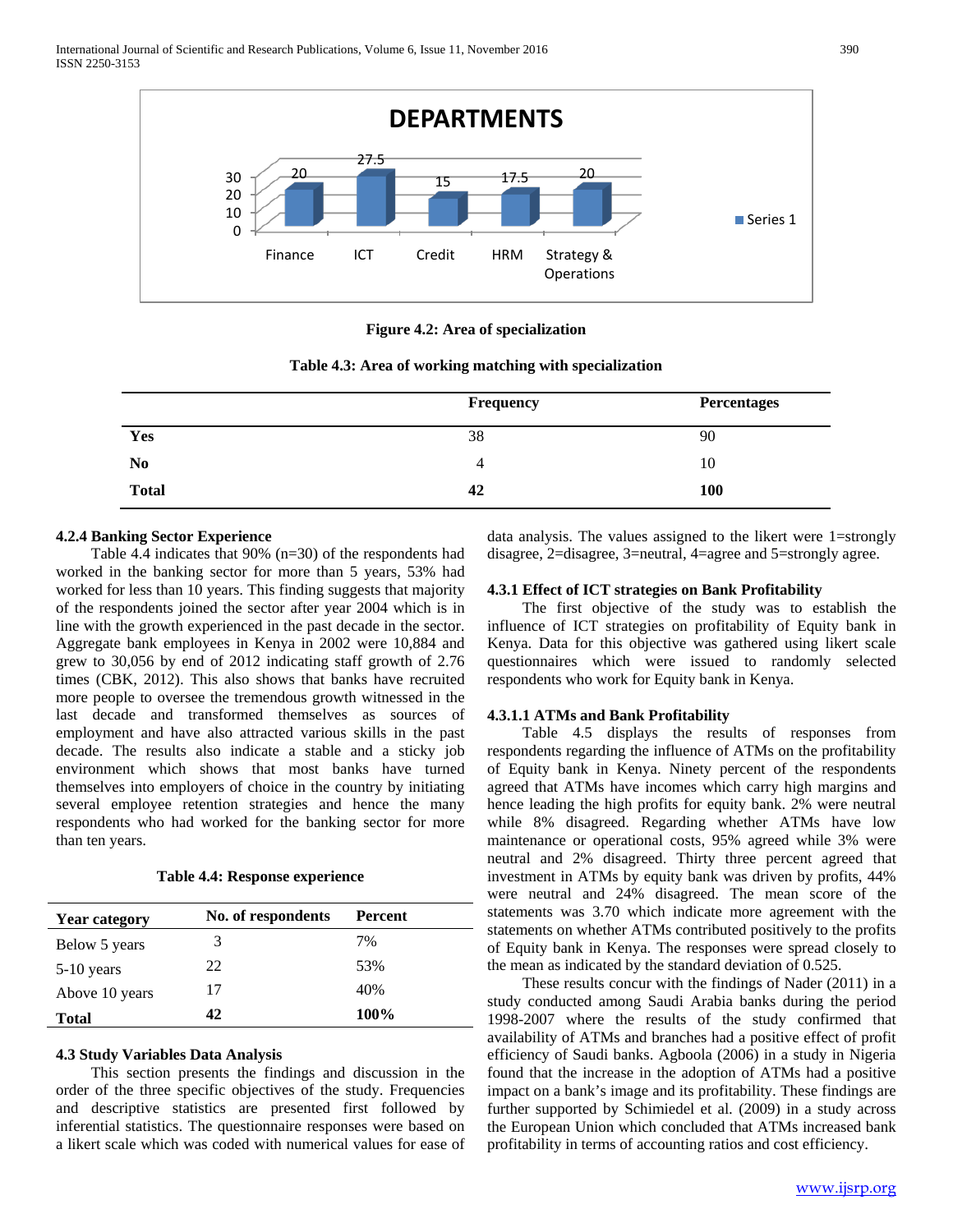In Kenya ATMs are capable of generating some income for Equity bank due to the convenience they offer to bank customers. Equity bank has been marketing itself by showcasing their ATM network across the country with an objective to attract more

customers and eventually contribute to bank profits. Equity bank have further invested in intelligent ATMs which have face and finger print detection capabilities all in the need to attract more customer

### **Table 4.5:ATMs and Bank Profitability**

| <b>Statements</b>                                             | Mean | <b>Std</b><br>deviation |
|---------------------------------------------------------------|------|-------------------------|
| ATMs has high profit margin                                   | 3.92 | 0.324                   |
| ATMs have low maintenance costs                               | 4.13 | 0.399                   |
| Investment in ATMs in mostly motivated by profits to the bank | 3.05 | 0.853                   |
| <b>TOTAL</b>                                                  | 3.70 | 0.525                   |

#### **4.3.1.2 Mobile Banking and Bank Profitability**

 Responses on the influence of mobile banking on the profitability of Equity bank in Kenya are presented on Table 4.6. Ninety seven percent of the respondents agreed that incomes from mobile banking have high margin, 91% agreed that maintenance costs of mobile banking are low and 78% disagreed that profits is the main objective of banks when investing in mobile banking. The mean score of 3.35 shows that there was more agreement with the statements on whether mobile banking influences positively the profitability of Equity bank in Kenya. The standard deviation was 0.602 meant that the responses were spread around the mean within one standard deviation. Similar to the findings on mobile banking and bank profitability, Porteus (2006) asserts that in Uganda mobile banking has increased access to banking services and subsequently income and profits for the banks. In Kenya, Ndung'u (2011) concurs that mobile

banking has revolutionalized the money transfer business and has created further innovations that have lowered the transaction costs for both the banks and customers.

 This transformation of money transfer business has translated to more incomes and profits to the equity banks. This confirms why Kenya has appeared in the global map in the front of mobile money transfer services. Due to the potential in mobile banking, the model has been replicated in other countries and seems to be a threat to the traditional money transfers services like the EFT and cheque system. Many retail transactions in Kenya have moved to the mobile phone. Bank customers can move money from their bank accounts to their e-money accounts or from their e-money to their bank accounts. This improvement of the mobile money services has increase the velocity and circulation of money in the country and has resulted to more profits for the banks through commission incomes.

# **Table 4.6:Mobile Banking and Profitability**

| <b>Statements</b>                                                                  | <b>Mean</b>  | <b>Std</b><br>deviation |
|------------------------------------------------------------------------------------|--------------|-------------------------|
| mobile banking has high margin                                                     | 4.03         | 0.517                   |
| low maintenance costs<br>mobile banking is mostly motivated by profits to the bank | 3.97<br>2.06 | 0.572<br>0.717          |
| TOTAL                                                                              | 3.35         | 0.602                   |

# **4.3.1.3 Internet Banking and Bank Profitability**

 Table 4.7 shows responses of the extent of influence of internet banking on profitability of Equity bank in Kenya. Forty percent agreed that incomes from internet banking have good margins, 15% were neutral and 44% disagreed. On whether internet banking have low maintenance or running cost, 68% agreed, 22% were neutral and 10% disagreed. Fifty eight percent disagreed with the statement that equity bank is mainly driven by profits when investing in internet banking while 32% were neutral and only 10% agreed. The mean score for the responses was 2.99 which indicate that there was less agreement on the assertion that internet banking has a positive influence on bank profitability. The mean score was very close to 3.00 which would

mean there was indifference on the nature of influence that internet banking have on bank profits. The standard deviation was 0.817 meaning that at least 68% of the responses were spread within one standard deviation of the mean.

 These findings are inconsistent to those of Malhotra and Singh (2009) who found that, in India, larger internet banks were more profitable. However their study also found that smaller banks had their profitability impacted negatively by internet adoption. DeYoung, Lang and Nolle (2007) also had contrary findings in the USA which concluded that internet banking improved bank profitability. Another contrary finding was reported in India by Kagan, Acharya, Rao and Kodepaka (2005)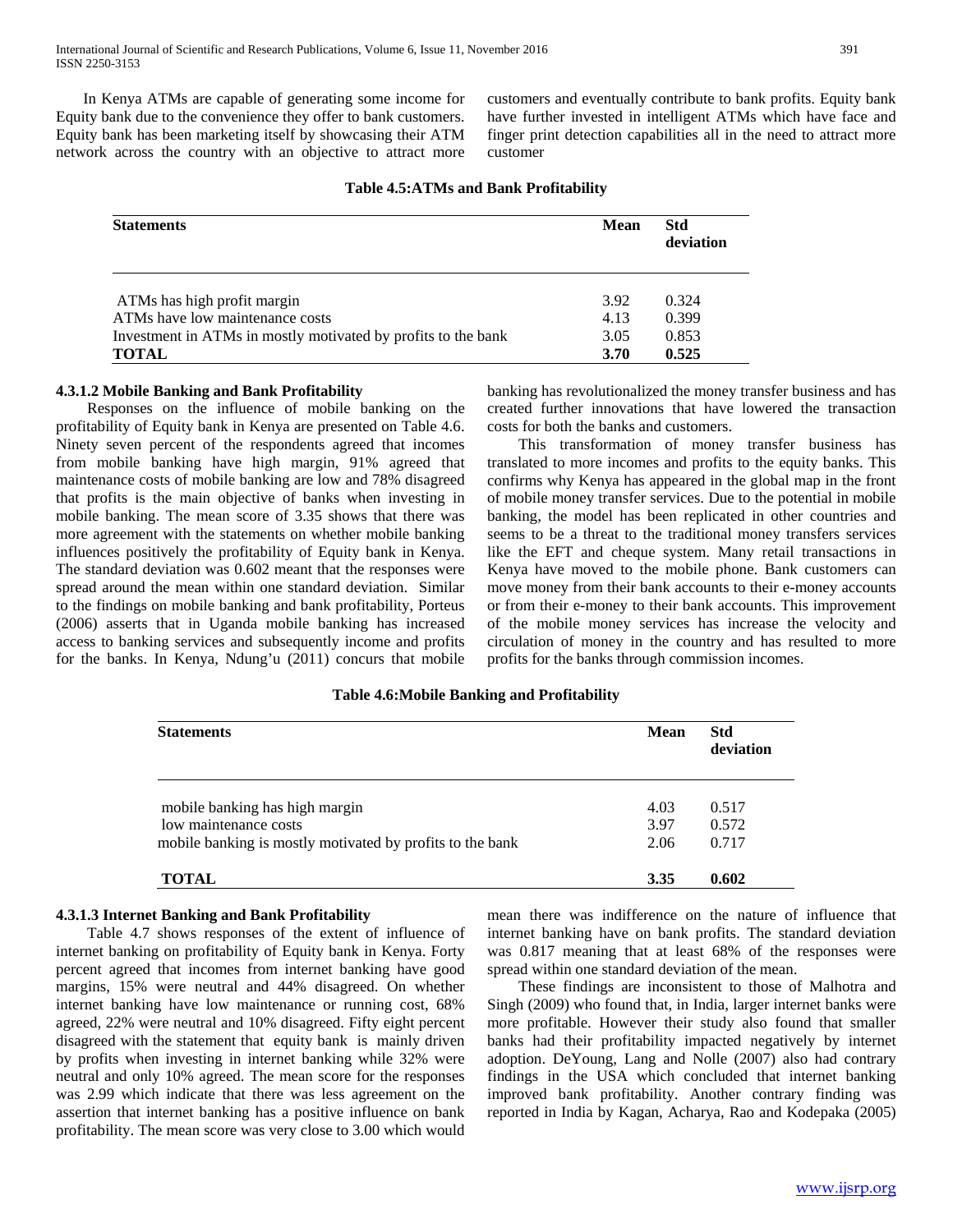that internet banking helped community banks to improve their earning ability.

 The findings show that Equity bank does not invest in internet banking with a sole objective of making high incomes from the service. Internet banking in Kenya is mainly used as a compliment of other service delivery channels in order to create convenience to the customers. Internet banking is also used as a competitiveness tool in order to attract and retain mainly the corporate clients. In Kenya, internet banking is mainly used by corporate clients who would be given the service at highly subsidized rates due to the fact that corporate customers have several ways of contributing to the banks' profitability like through loans, overdrafts, letters of credit and cheques processing

# **Table 4.7: Internet Banking and Profitability**

| <b>Statements</b>                                           | <b>Mean</b> | Std<br>deviation |
|-------------------------------------------------------------|-------------|------------------|
| internet banking has high margin                            | 2.88        | 1.058            |
| low maintenance costs                                       | 3.66        | 0.584            |
| internet banking is mostly motivated by profits to the bank | 2.42        | 0.808            |
| TOTAL                                                       | 2.99        | 0.817            |

#### **Regression Analysis – Profitability and ICT strategies (Primary Data)**

 Table 4.8 presents the coefficients of model fitness on how effective ICT strategies explain bank profitability. The profitability has an overall correlation with ICT strategies of 0.691, which is strong and positive. ICT strategies that are included in the model explain 47.8% of the changes or variations in profitability of Equity bank. This shows that 52.2% of the variations in profitability is explained by other factors not captured in the model. This presents an opportunity for future studies to include additional variables that could explain banks' profitability.

**Table 4.8 Model Fitness – Profitability and ICT strategies (Primary Data)**

| <b>Model</b> | R    | $\mathbf{R}^2$ | Std. Error of the<br><b>Estimate</b> |
|--------------|------|----------------|--------------------------------------|
|              |      |                |                                      |
|              | .691 | .478           | 2529.61008                           |

# **4.3.2 Effect of ICT strategies on Customer Deposits**

 The second objective of the study was to determine the influence that ICT strategies have on customer deposits of Equity bank. Information used to arrive at the findings for addressing the objective was gathered by use of a questionnaire. Specifically the respondents were requested to provide their views on whether; ATMs,mobile banking and Internetbanking have influence on the mobilization of customer deposits in the Kenyan banking sector.

# **4.3.2.1 ATMs and Customer Deposits**

 Table 4.9 presents the percentage of respondents who responded to statements on the influence of ATMs on deposits. On whether the availability of ATMs have attracted more retail deposits, 95% of the respondents agreed to the statement while 2% were neutral and 2% disagreed. Eighty four percent agreed that ATMs provided ease of access to deposits by the customers while 6% disagreed and 9% were neutral. On whether ATMs have led to attraction of corporate customers, 48% disagreed, 13% were neutral and 39% agreed. The mean score for the responses was 3.65 on a scale of one to five. This shows that there was more agreement with the statements regarding the ability of ATMs to influence mobilization of customer deposits. The data was spread closely to the mean within one standard deviation as indicated by a standard deviation of 0.734.

 In line with the finding of this study, a study in the USA by Massoud, Saunders and Scholnick (2006) found that banks were using ATMs surcharge to mobilize deposits and it was concluded that the level of ATM surcharge was positively related to deposits market share of large banks. Milne (2006) in a study conducted in Turkey concluded that ATMs led to increase of customers and hence deposits due to ease of accessibility to their bank accounts. Other similar findings were revealed by Frei, Harker and Hunter (2007) who found that banks were using ATMs to change customer behaviour by migrating them away from high cost delivery systems.

 Automatic teller machines have been used expansively by equity bank in Kenya as a way of marketing their attractiveness. On many occasions equity banks display the extent of ATM network as a way of attracting mostly the retail customers. It is also quite common to note equity bank advertising in their annual reports on the number of ATMs and even the capabilities of the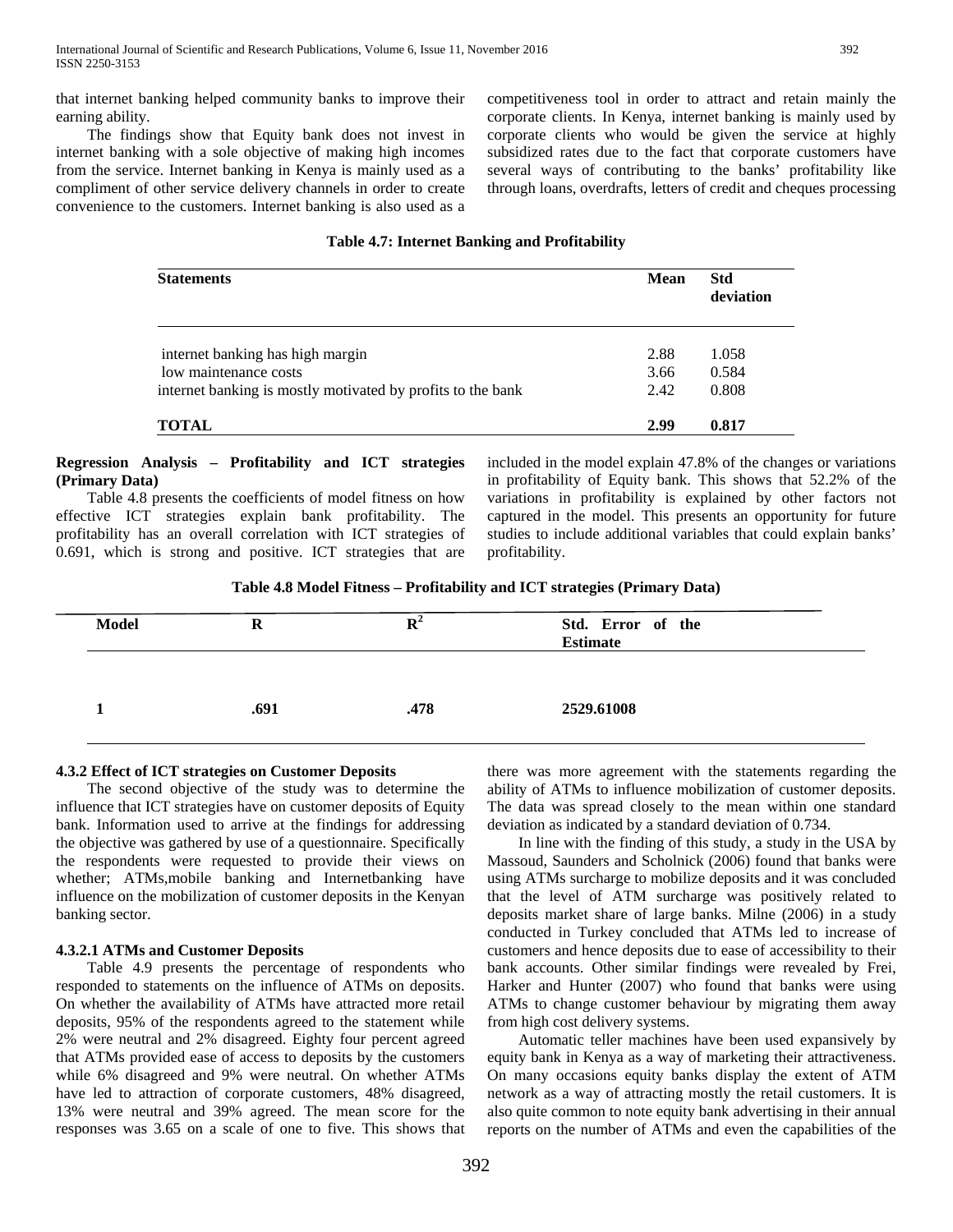ATMs in order to create customer appeal. Deposits are a key component of banks' structure and funding mechanism and hence the banks use various methods like ATMs to provide an appeal to attract customers and their deposits.

| <b>Statements</b>                                     | <b>Mean</b> | <b>Std</b>       |
|-------------------------------------------------------|-------------|------------------|
|                                                       |             | <b>Deviation</b> |
| ATM services have attracted more retail depositors    | 4.063       | 0.410            |
| ATMs have enabled customers to access their deposits  | 4.031       | 0.759            |
| ATMs have attracted corporate depositors and deposits | 2.87        | 1.032            |
| <b>TOTAL</b>                                          | 3.65        | 0.734            |

# **Table 4.9:ATMs and Deposits**

# **4.3.2.2 Mobile Banking and Customer Deposits**

 Table 4.10 shows the percentage of respondents and their views on how mobile banking influence customer deposits among Equity bank. Mobile banking services influenced the mobilization of retail customer deposits as agreed by 97% of the respondents. Mobile banking also provided ease of access for customers to their bank accounts as agreed by 85% of the respondents. Fifty six percent of the respondents disagreed that mobile banking influences the attraction or recruitment of corporate customers deposits. The mean score for the responses was 3.75 indicating more agreement that mobile banking influences customer deposits mobilization among equity bank. The standard deviation of 0.713 infers a strong spread of the responses around the mean of the responses.

 Similar findings are found in studies conducted in South Africa by Ivatury and Pickens (2006) and Morawcynski (2008) which concluded that the introduction of mobile banking led to introduction of mobile financial services and transactions. Mobile banking is being used to make payments for things such as airtime, pre-paid electricity and sending remittances to friends. According to Rayhan et al (2012) in their study on mobile banking in Bangladesh, it was concluded that mobile phone banking offers the potential to extend low cost virtual bank accounts to a large number of currently un-banked individuals. A positive aspect of mobile banking is that mobile networks can reach remote areas at low cost both to the consumer and the bank. Kenya has appeared in the global technology arena due to a high rate of mobile technology adopted and the way it has transformed ways of doing things to individuals and organizations.

#### **Table 4.10:Mobile Banking and Deposits**

| <b>Statements</b>                                       | <b>Mean</b> | <b>Std</b><br><b>Deviation</b> |  |
|---------------------------------------------------------|-------------|--------------------------------|--|
| mobile services have attracted more retail depositor    | 4.376       | 0.498                          |  |
| mobile have enabled customers to access their deposits  | 4.234       | 0.852                          |  |
| mobile have attracted corporate depositors and deposits | 2.653       | 0.790                          |  |
| <b>TOTALS</b>                                           | 3.75        | 0.713                          |  |

### **4.3.2.3 Internet Banking and Customer Deposits**

 Table 4.11 presents the percentage of respondents on their views on how Internet banking influence customers deposits mobilization among Kenyan commercial banks. Internet banking did not provide an attract point to retails deposits and customer since 56% of the respondents disagreed, 9% were neutral and 36% agreed. Ninety four percent agreed that internet banking provided easy access to customer accounts and provided ease of withdrawal. Internet banking was a key attraction to corporate customers and their deposits as agreed by 85% of the respondents. The mean score for the responses was 3.67 which indicated more agreement with the assertion that internet banking positively influenced customer deposits. The standard deviation was 0.684

 The findings are concurred with several studies across many countries. According to Acharya and Kagan (2004) it was found in India that Internet banking attracted many customers due to the wide range of banking transactions that could be performed electronically via the bank's web site. Nickerson and Sullivan (2003) found that in the USA, use of Internet banking was an aggressive strategy to position banks in the market and quickly attract new clients with high yielding deposits than traditional banks. Mohammed, et al (2009) research concluded that Internet banking had transformed traditional banking and led to explosive growth of banks in terms of customer base and deposits. Use of Internet has become an essential component of peoples' live both at an individual level and in the corporate world. Companies in Kenya prefer to conduct their banking with bank that have internet banking services because it provides them with ease of transacting without having to physically presents themselves in the bank. Internet banking therefore provides cost savings on the operations of a bank account to both the banks and their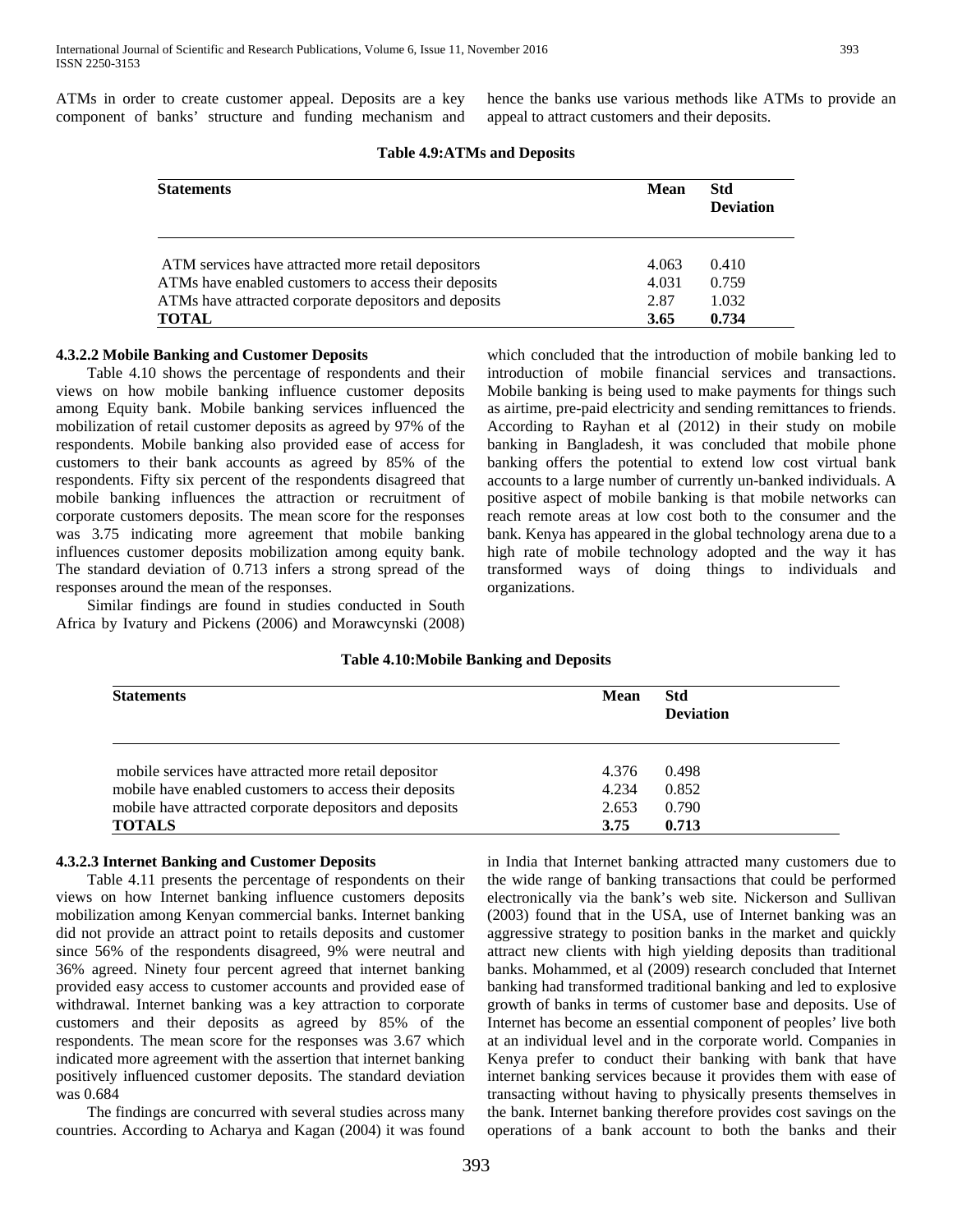customers. High-end retail customers also like banking with banks, which provide them with Internet banking. They can access their bank accounts and transact as they travel around the

world on business. Internet banking saves them from the hassle of queuing in the banking halls and the hours spent travelling to bank branches.

| <b>Mean</b> | <b>Std</b><br>deviation |  |
|-------------|-------------------------|--|
|             |                         |  |
| 2.79        | 0.903                   |  |
| 4.00        | 0.299                   |  |
| 4.23        | 0.851                   |  |
| 3.67        | 0.684                   |  |
|             |                         |  |

# **Table 4.11:Internet Banking and Deposits**

# **4.3.2.4: Regression Analysis – Customer Deposits and ICT strategies (Primary Data)**

 The robustness of the regression model is presented on Table 4.12. The results indicate that the overall correlation between customer deposits and ICT strategies is 0.731 which is a positive and strong correlation. The coefficient of determination is indicated by R square of 0.534 showing that the predictors in the model can explain 53.4% of the variations in customer deposits. There are other factors that can explain 46.6% variations in changes in customer deposits.

**Table 4.12: Model Fitness – Customer Deposits and ICT strategies(Primary Data)**

| <b>Model</b> | R    |      | Std. Error of the<br><b>Estimate</b> |
|--------------|------|------|--------------------------------------|
|              | .731 | .534 | 40166.4                              |

# **4.3.2.5:Regression Analysis – ICTstrategies and Customer Deposits (Secondary Data)**

 In order to cross examine the results from the primary data, secondary data on customer deposits and ICTstrategies was gathered and subjected to regression analysis. Table 4.13 shows results of model robustness, which indicates that 70.7% of the

variations in customer deposits among commercial bank in Kenya can be explained by ICT strategies. This is further supported by results on Table 4.13, which show that ICT strategies have a statistically significant influence on customer deposits of equity bank in Kenya at a p value of 0.001

| Table 4.13: Model Fitness – Customer Deposits and ICT strategies (secondary Data) |  |
|-----------------------------------------------------------------------------------|--|
|                                                                                   |  |

| <b>Model</b>                    | $\bf R$               | ${\bf R}^2$ | <b>Estimate</b>                        | Std. Error of the |       |
|---------------------------------|-----------------------|-------------|----------------------------------------|-------------------|-------|
| 1                               | .841                  | .707        | 485059                                 |                   |       |
|                                 |                       |             | <b>Table 4.14 Analysis of Variance</b> |                   |       |
| Model                           | Sum of Squares        | Df          | Mean Square                            | F                 | Sig.  |
| Regression<br>Residual<br>Total | 5.12<br>2.118<br>7,24 | 20<br>21    | 5.12<br>2.353                          | 21.766            | 0.001 |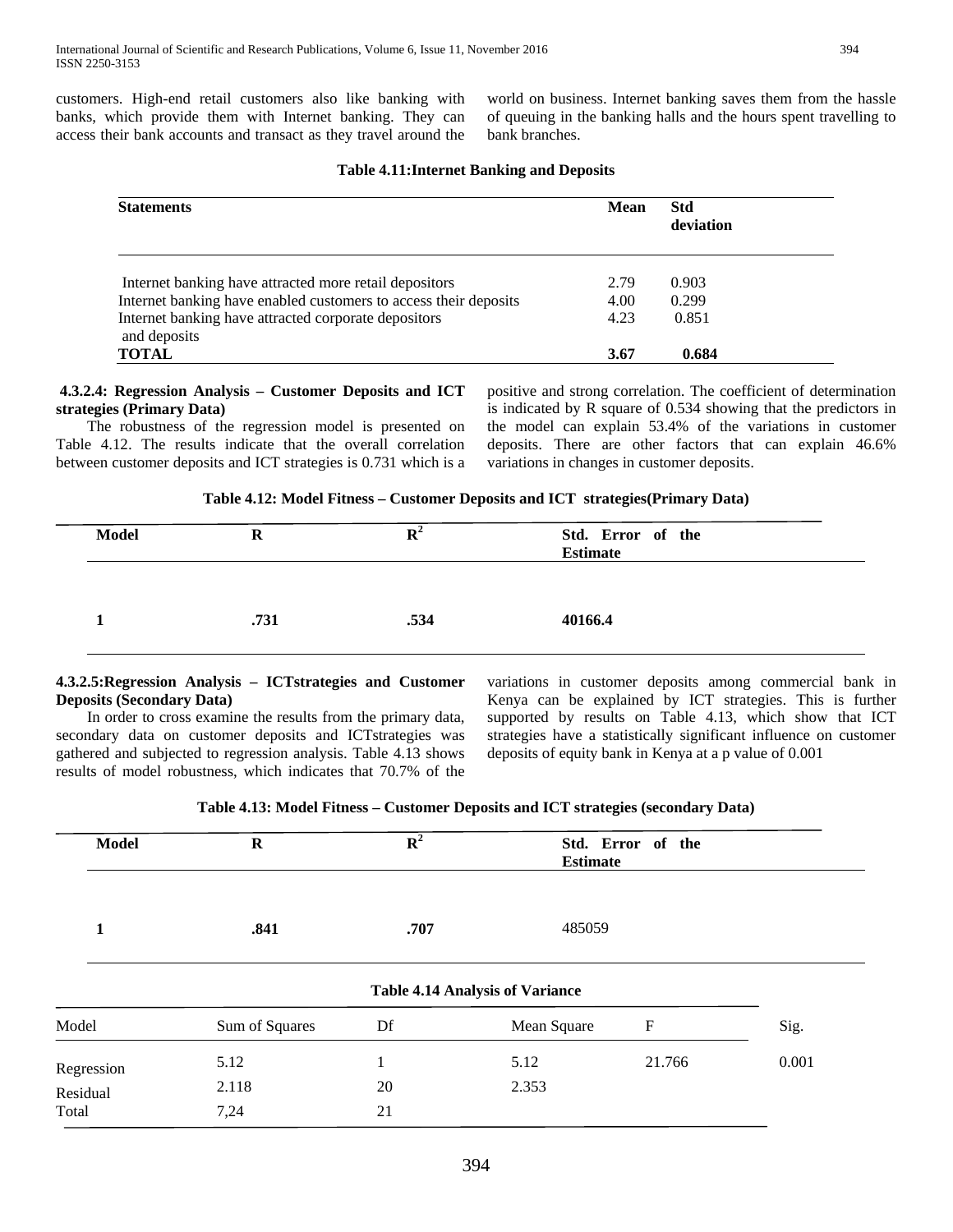Table 4.15 contains the summary of mean scores for objectives one to three. The table summarizes the degree of agreement of respondents' views on the influence of ICTstrategies on performance of equity bank. The results indicate that ICTstrategies had the highest positive influence on customer deposits. These findings are supported by the existence of many initiatives to mobilize customers and their deposits through various strategic channels. There are several ATMs that display deposit products of banks and many banks' websites also mainly advertise deposit products and the associated customer benefits. Mobile banking is also used by banks to encourage customers to deposit cash in their bank accounts.

| Table 4.15: Summary of Respondents Mean Scores (Primary Data) |  |
|---------------------------------------------------------------|--|
|---------------------------------------------------------------|--|

| Type of ICT<br>strategy | Income | <b>Profitability</b> | <b>Deposits</b> | Average |
|-------------------------|--------|----------------------|-----------------|---------|
| Automated               | 3.03   | 3.70                 | 3.65            | 3.47    |
| Teller                  |        |                      |                 |         |
| <b>Machines</b>         |        |                      |                 |         |
| Mobile                  | 3.38   | 3.35                 | 3.75            | 3.57    |
| <b>Banking</b>          |        |                      |                 |         |
| Internet                | 2.32   | 2.99                 | 3.67            | 3.09    |
| <b>Banking</b>          |        |                      |                 |         |
| Average                 | 2.95   | 3.21                 | 3.57            | 3.31    |

 Table 4.16 presents the prediction power of ICT strategies on banks' performance indicators on both primary and secondary data. The coefficient of determination or the R square indicates the percentage of variations in the outcome variable that can be explained by the predictor variables. The results show that ICT strategies can explain by deposits (53.4%), Income (49.6%) and lastly profitability with 47.8% R square. The R square coefficients for the secondary data are also shown on Table 4.16 and they also indicate strong coefficient of determinations for ICT strategies on performance indicators. The average of the R square for both the primary data (0.503) and the secondary data (0.777) are also strong which shows that ICTstrategies that have been included in this study can explain a large variation in the performance of equity bank in Kenya. ICTstrategies have improved bank assets utilization capabilities and hence improving their potential for return on assets. An example is the ATMs, which could perform very few functions ten years ago, but due to ICT strategies, ATMs are capable of providing several services. This makes it possible for banks to recoup their investments fasters than it was possible a decade ago due to ICT strategies. On an overall basis ICTstrategies can explain 61.3% of the variations in the performance of equity bank in Kenya.

| Table 4.16: Summary of ICTstrategies Regression Power Using R-Square |  |  |
|----------------------------------------------------------------------|--|--|
|                                                                      |  |  |

| <b>Variable</b> | <b>Primary Data</b> | <b>Secondary Data</b> |
|-----------------|---------------------|-----------------------|
| Deposits        | 0.534               | 0.707                 |
| Income          | 0.496               | 0.798                 |
| Profitability   | 0.478               | 0.828                 |
| Average         | 0.503               | 0.777                 |

### **4.3.3 Mobile Phones and Bank Performance**

 Table 4.17 shows the frequencies of responses on the effect of mobile phones on the performance of Equity bank. The mean score of the responses was 4.04 indicating a high degree of agreement that mobile phones influenced equity bank performance. Ninety percent agreed that use of mobile phones has increased access to bank services to customers while 83% agreed that use of mobile phones has brought in more profitable business ventures for banks. Seventy five percent of the respondents agreed that use of mobile phones had assisted in mobilizing deposits while 90% agreed that use of mobile phones has led to attraction of more retail clients than corporate clients among Kenyan banks.

 According to International Telecommunication Union, [ITU] (2009), access and use of mobile telephony in sub-Saharan Africa has increased dramatically over the past decade. There are ten times as many mobile phones as landlines and 60% of the population has mobile phone coverage. This provides a good avenue for banks to deliver their services and expansion of their profitability. Aker and Mbiti (2010) found a strong correlation between mobile phone coverage and firm performance.Also Rayhan et al (2012) found that mobile phone coverage in Bangladesh was key in enhancing banks' performance in terms for profitability and deposits growth. Mobile phones have transformed the way banking business is done in Kenya. Many customers can perform some basic bank account enquiries using their mobile phones. Such services include checking balance,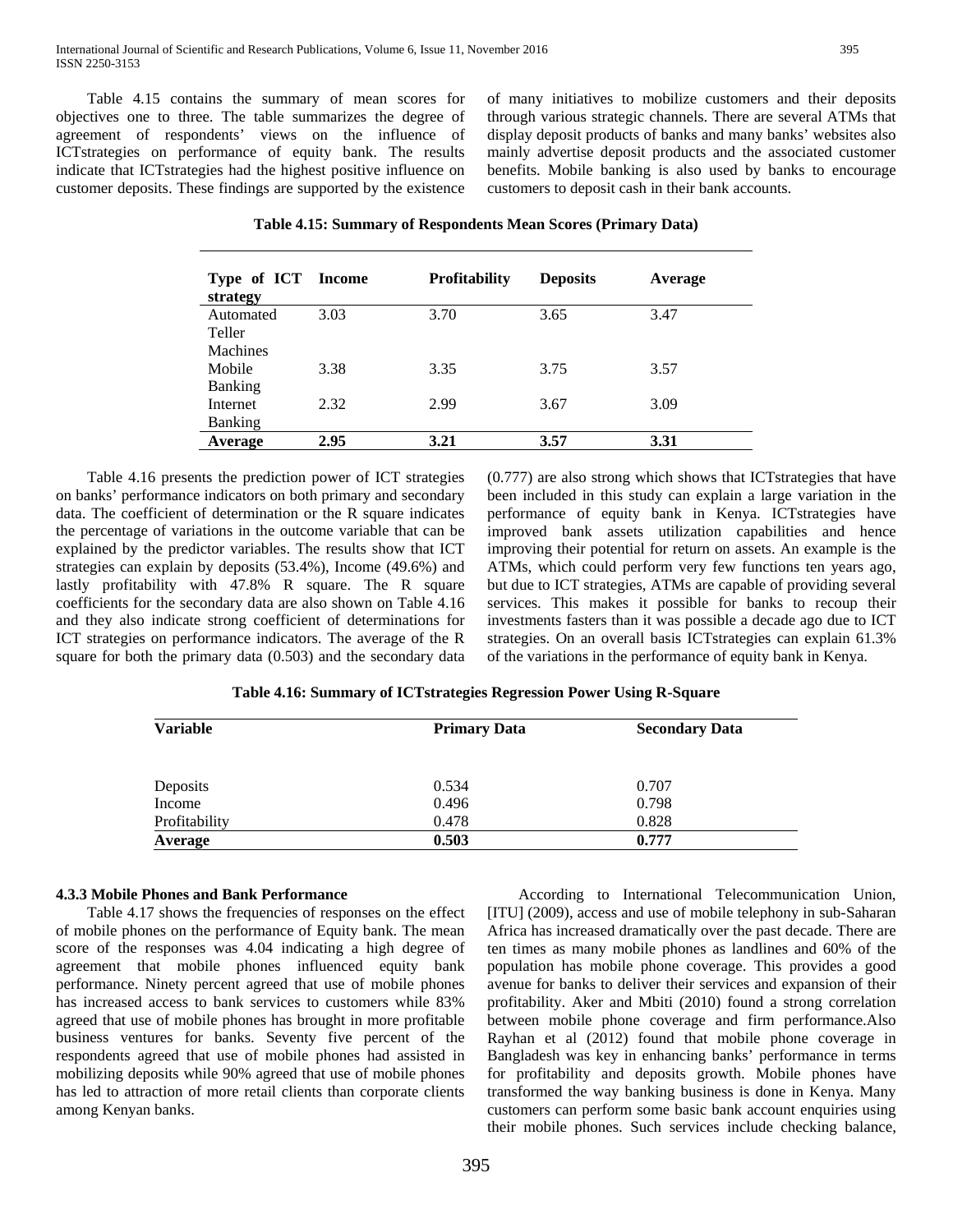downloading mini-statements, reporting suspect transactions, payment of bills and deposit of cash in to their accounts. These services attract some commission fees which add to the income and profits of banks. Banks also advertise their new products to their customers through the use of short message services and hence creating more awareness. The mobile phone instrument has therefore presented a convenient service delivery platform for both the banks and their customers leading to a win-win type of innovation. Customer gets their services at their convenience while banks earn income and improve their margins due to improved cost of doing business.

# **Table 4.17:Mobile Phones and Bank Performance**

| <b>Statements</b>                                                  | <b>Mean</b> | <b>Std</b><br>deviation |
|--------------------------------------------------------------------|-------------|-------------------------|
| Use of mobile phones has increased customer access to              | 4.28        | 0.773                   |
| bank services<br>Use of mobile phones has added to more profitable | 4.13        | 0.785                   |
| business avenues to the bank                                       |             |                         |
| use of mobile phones has improved the level of                     | 3.74        | 0.633                   |
| deposits for the bank                                              |             |                         |
| Use of mobile phones has led to more ICT strategies                | 3.91        | 0.633                   |
| TOTAL                                                              | 4.04        | 0.699                   |

# **4.3.3.2 Internet Service and Bank Performance**

 Table 4.18 presents frequencies on responses on how Internet service influences performance of Equity bank in Kenya. The mean score of the responses was 3.44 which indicate more agreement with the statements in support of the assertion that internet service has a positive influence on the performance of commercial banks. Sixty five percent of the respondents agreed that use of internet services increased customers' access to bank services while 61% agreed that use of internet services had generated profitable business avenues for the banks. Fifty three percent agreed that use of internet services helped to improve deposit mobilization while 57% agreed that use of internet services had led to attraction of more retail customers than corporate customers. Simpson (2002) reveals that electronic banking is motivated largely by the prospects of operating costs minimization and operating revenues maximization. Haq (2005) also states that use of internet has improved the ability to achieve economies of scale in minimizing asymmetry of information between savers and borrowers and that the unit costs of internet banking fall more rapidly than those of traditional banks as output increases as a result of balance sheet growth.Chung and Dutta (2012) also assert that Internet based banking led to cost reduction and hence likely to increase bank's profitability. They also concluded that bank customers have also been using the Internet for security trading activities

 In Kenya, Internet has been used widely by Equity bank to market their services through their corporate websites. The Internet has also been used by Equity bank to send bulk emails to their customers when informing about new services, products and developments. Internet is also used as a conveyance channel for delivering Internet banking services. This shows that the Internet has presented an avenue for banks to promote their services and attract new customers and hence more business leading to higher performance. The cost of Internet has also reduced drastically over time making it a cost effective service delivery channel.

| <b>Statements</b>                                                                    | <b>Mean</b> | <b>Std</b><br>deviation |
|--------------------------------------------------------------------------------------|-------------|-------------------------|
| Use of internet banking has increased customer access to<br>bank services            | 3.35        | 0.920                   |
| Use of internet banking has added to more profitable<br>business avenues to the bank | 3.31        | 1.025                   |
| use of internet banking has improved the level of<br>deposits for the bank           | 3.34        | 0.766                   |
| Use of mobile phones has led to more ICT strategies                                  | 4.05        | 0.700                   |
| <b>TOTAL</b>                                                                         | 3.44        | 0.851                   |

# **Table 4.18:Internet Service and Bank Performance**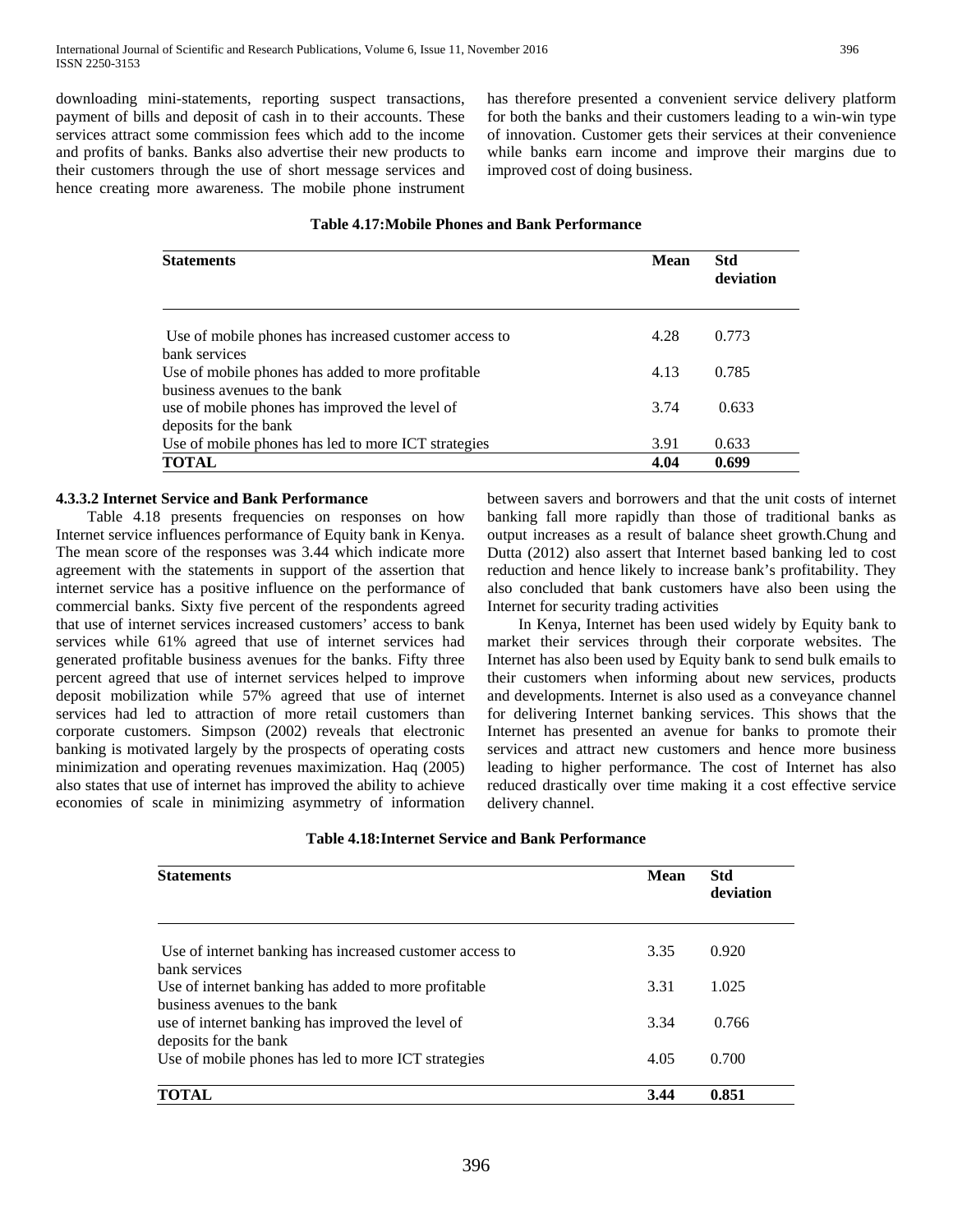#### V. SUMMARY, CONCLUSION AND RECOMMENDATIONS

#### **5.1Summary of Major Findings**

 The first objective of the study was to establish the influence of ICT strategies on profitability of commercial banks in Kenya. The results showed that ICT strategies have a moderate influence on profitability of commercial banks in Kenya. The analysis produced a coefficient of determination, which showed the percentage of variations in profitability, which is explained by ICT strategies. The significance test showed that influence of ICT strategies on bank profitability was statistically significant. Majority of the respondents agreed that ICT strategies had a positive influence of bank profitability. Banks in Kenya have been boosting their earning capability and controlling costs through adoption of ICTstrategies like mobile banking, Internet banking and recently the agency banking.

 The second objective sought to establish the influence of ICTstrategies on the customer deposits of commercial banks in Kenya. Findings on the influence of ICTstrategies on customer deposits mobilization showed that variations in customer deposits can be explained by ICT strategies. This finding is further supported by regression results, which showed that ICTstrategies have a statistically significant influence on the customer deposits of commercial banks in Kenya. This meant that ICTstrategies have a positive influence on customer deposits of commercial banks in Kenya. Commercial banks in Kenya use various ICT delivery channels to recruit customers who deposit their savings. The ICT delivery channels that are used in Kenya when recruiting bank customers are, mobile banking, internet banking, automated tellers machines and more recently the agency banking.

 The third objective of the study sought to establish the influenceof ICTstrategies ininfluencing performance of commercial banks. The findings revealed that mobile phones have a higher effect on the ICTstrategies wheninfluencing performance of commercial banks in Kenya. The overall change in the coefficient of determination for mobile phones was higher. Mobiles phones have been used to enhance the capabilities of various ICT strategies. In equity bank, automated teller machines and bank accounts have been linked to customer mobile phones in order to alert the customers when a transaction occurs related to the customer account. Mobile phones have also been interfaced with core banking software of banks in order to enable deposit and withdrawal of cash and also viewing of interim statements. Mobile phones are also being used by banks to market their products through bulk short messaging service. In Kenya there are more mobile phone users than internet users hence making the mobile phone a crucial delivery channel for commercial banks.

# **5.2 Conclusion**

 In conclusion, the study reveals that the use of ICT strategies have a positive effect on performance of Commercial banks in Kenya as seen in the case of Equity Bank. There is a general agreement about the positive effect of ICT strategies on profitability, customer deposits and overall performance of commercial Banks in Kenya.The conclusions were arrived at on the influence of the independent variable, (ATMs, Internet

banking and mobile banking) on the performance of commercial banks in Kenya based on the findings of the study.

# **5.3 Recommendations**

# **5.3.1 Policy Recommendations**

 Information and communication technology (ICT) professionals should invest their time, effort and resources towards ICTstrategies. This will mean more income for the professionals if the ICTstrategies become successful. In Kenya there are some citizens who are still unbanked due to poor access to financial services. ICT professionals should explore ways of providing innovative solutions for reaching the unbanked. This can result to more financial deepening and better financial development for the country and hence better profitability for the banks.

 ICT strategies have their set of challenges especially related to security threat which can lead to reputation risk among banks and loss of confidence by the customers. The main users of such strategies are depositors. Without deposits and depositors the sustainability of banks would be at risk. This therefore calls for better management of ICTstrategies in a manner that boosts depositors' confidence. System developers therefore need to create enhanced and effective security systems, which can detect, control, prevent and manage fraud incidents on the various channels. This recommendation is derived from the growing threat of system intrusion by hackers, which can erode the desired gains of ICT strategies in banks.

 Mobile phones and Internet have been found to have a major influence in delivering technology driven banking services. It is recommended that commercial banks continue to create sustainable business linkages and collaborations with mobile phone service providers as well as the internet service providers. Findings revealed that mobile phones had a high effect and this can be attributed to the level of penetration and ease of access of mobile phones to the public. Banks should leverage on mobile phones in order to grow their business and customer base. The Government should continue to offer more incentives for technologies that use mobile phones as their delivery platforms.

# **5.3.2Recommendations for Further Research**

 This study did not include all ICT strategies in the banking sector hence a further study is recommended to include strategies like agency banking, securitization and credit guarantees and their influence on the performance of commercial banks. An indepth, boarder-based study, covering a wider geographical region and embracing greater demographic, ethic, political, economic and social diversity than what was achievable in this study would be valuable, to establish whether the conclusions can be generalized.

 A study should be carried out to find out how ICT strategies affect other aspects of businesses especially making management easier and internal customer satisfaction. A replica study is recommended for companies in other sectors in order to test whether the conclusions of this study will hold true. Future studies could also focus on a comparative study among various sectors. Future studies should apply different research instruments like focus group discussions and primary data only to involve respondents in discussions in order to generate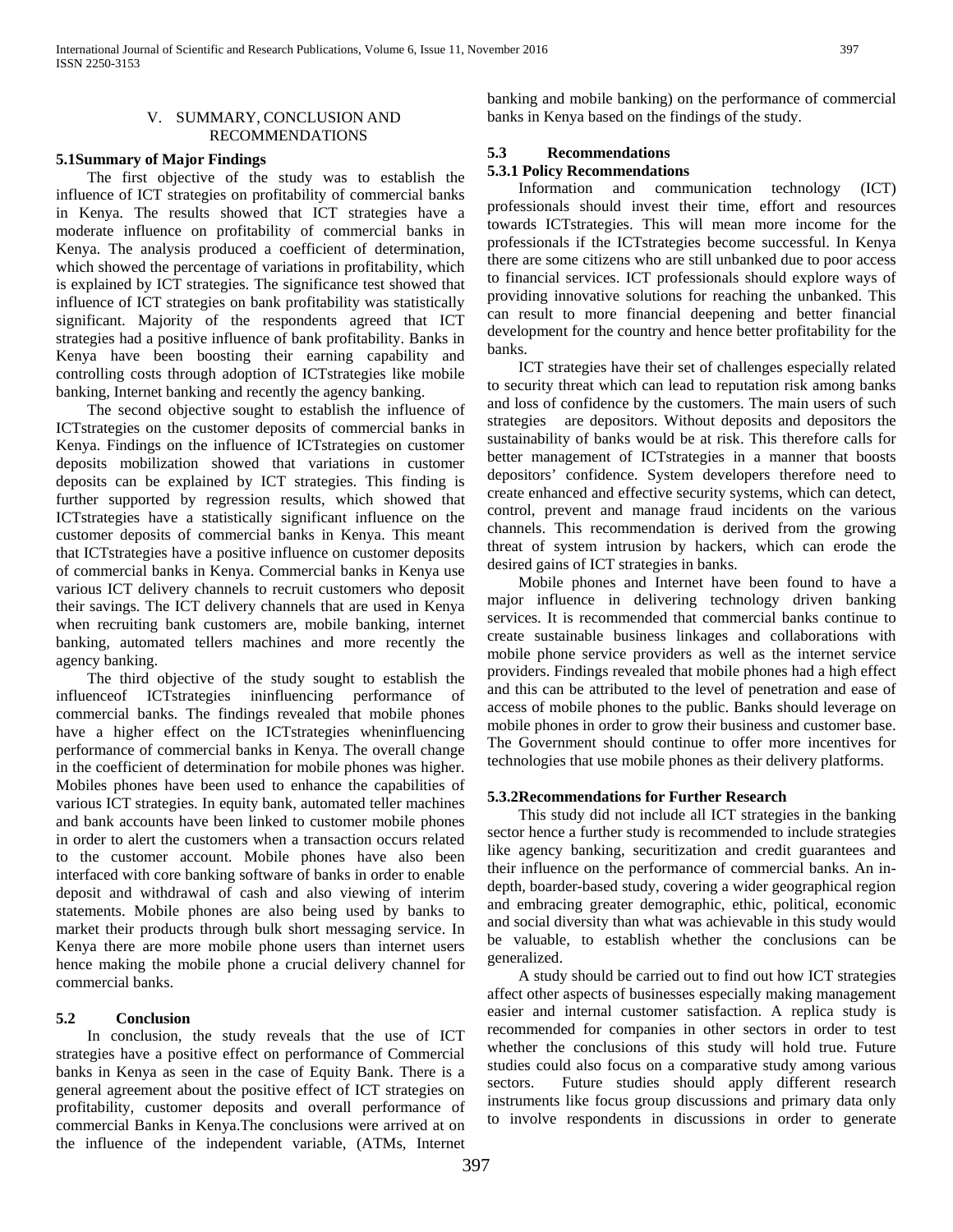detailed information, which would help improve ICT strategies of commercial banks.

#### **REFERENCES**

- [1] Abramowitz, M. (1956). Research and output trends in the United States since 1870. *American Economic Review.*
- Acharya, R.N., and Kagan, A. (2004). Commercial B2B Web site attributes within the perishable sector. *Journal of Internet Commerce.*
- Acharya, V. V., & Subramanian, K. V. (2009). Bankruptcy codes and innovation. *Review of Financial Studies.*
- [4] Aderonke, A.A., & Charles, K.A. (2010). An Empirical investigation of the level of users, acceptance of e-banking in Nigeria. *Journal of Internet Banking and Commerce.*
- [5] Adesina, A. A., & Ayo, C.K. (2010). An empirical investigation of the level of users acceptance of ebanking in Nigeria. *Journal of Internet Banking and Commerce*.
- [6] Aghion, P., Bloom, N., Blundell, R., Griffith, R., & Howitt, P. (2005). Competition and innovation: An inverted-U relationship. *Quarterly Journal of Economics*.
- [7] Aghion, P., VanReenen, J., & Zingales, L. (2009). Innovation and institutional ownership. *Working Paper, Harvard University.*
- [8] Akamavi, R.K. (2005). A research agenda for investigation of product innovation in thefinancial services sector," *Journal of Services Marketing*.
- [9] Aker, J. C. (2008). Does digital divide or provide? the impact of mobile phones on grain markets in Niger. *BREAD Working Paper 177.*
- [10] Aker, J. C. (2010). Information from markets near and far: mobile phones and agricultural markets in Niger. *American Economic Journal: Applied Economics*.
- [11] Aker, J. C., & Mbiti, I. M. (2010). Mobile phones and economic development in Africa *Journal of Economic Perspectives.*
- [12] Akram, J. K., & Allam, M. H. (2010). The impact of information technology on improving banking performance matrix: Jordanian banks as case study. *European, Mediterranean & Middle Eastern Conference on Information Systems 2010. A*pril 12-13 2010, Abu Dhabi, UAE.
- [13] Aliyu, A. A., & Tasmin, R.B. (2012). The impact of information and communication technology on banks' performance and customer service delivery in the banking industry. *International Journal of Latest Trends in Finance & Economic Science. Vol-2 No.* 1 March 2012
- [14] Anbalagan, C. (2011).Impact and role of technology in modern financial innovation and invention. *Sri Krishna International Research & Educational Consortium* http://www.skirec.com.
- [15] Andy, F. (2009). *Discovering Statistics using SPSS.* 3rd edition. Sage Publications
- [16] Armour, J., & Cumming, D.J. (2008). Bankruptcy law and entrepreneurship. *American Law and Economics Review*.
- [17] Atanassov, J., Nanda, V., & Seru, A. (2007). Finance and innovation: The case of publicly traded firms. *Working Paper. University of Oregon*, Arizona State, and Chicago.
- [18] Ayo, C. K., Adebiyi, A. A., Fatudimu, I.T., & Ekong, O.U. (2008). Framework for e-commerce implementation: Nigeria a case study. *Journal of Internet Banking and Commerce*.
- [19] Beck, T., Demirguc-Kunt, A., & Levine, R. (2009). Financial institutions and markets across countries and over time - data and analysis. *Policy Research Working Paper Series.*
- [20] Berger, A. N. (2003). The economic effects of technological progress: Evidence from the banking industry. *Journal of Money, Credit, and Banking*.
- [21] BIS, Bank of International Settlement. (2003). Policy issues for central banks in retail payments. *Report of the Working Group on Retail Payment Systems, Committee on Payment and Settlement Systems*, Bank for International Settlements, Basel.
- [22] Bradley, L., & Stewart, K. (2003). Delphi study of internet banking. *MCB UP Limited*.
- [23] Brancheau, J., & Wetherbe, J. (1990). The adoption of spreadsheet software: testing innovation diffusion theory in the context of end-user computing. *Information Systems Research*.
- [24] Brewer, H. (2001). E-commerce and community banking. *Commercial Lending Review*.
- [25] Brynjolfsson, E., & Hitt, L.M. (2000). Beyond computation: information technology, organizational transformation and business performance. *Journal of Economic perspectives*.
- [26] CBK. (2011). Central Bank of Kenya. *Quaterly report on Development in the Kenyan banking Sector* for the period ended 30th June 2011, retrieved on 8th August 2011 www.centrabank.go.ke/downloads
- [27] CBK. (2010). Central Bank of Kenya Directory of Commercial Banks and Mortgage Finance Companies, Kenya. Retrieved on Thursday, 18th August,  $2011$   $@$ *http://www.centralbank.go.ke/downloads/bsd/Commercial%20Banks%20Di rectrory%20-%2031%20December%202010.pd*f
- [28] Ceylan, O., & Emre, O. (2011). The Impact of internet-banking on brick and mortar branches: The case of Turkey,Bogazici University, Fordham University - *Center for International Policy Studies (CIPS*).
- [29] Ceylan, O., Emre, O., & Aslı, D. (2008) The impact of internet-banking on bank profitability- The case of Turkey. *Oxford Business &Economics Conference Program.*
- [30] Chang, B., & Dutta, S. (2012). Internet banking and online trading. Egovernment service maturity and development: cultural, organizational and technological perspectives
- [31] Chemmanur, T., & Tian, X. (2010). Do anti-takeover provisions spur corporate innovation? *Working Paper, Boston College.*
- [32] Christopher, G. C., & Mike, L. (2006). A Logit analysis of electronic banking in New Zealand. *International Journal of Bank Market.*
- [33] Cicea, C., & Hincu, D. (2009). Performance evaluation methods in commercial banks and associated risks for managing assets and liabilities. *Communications of the IBIMA.*
- [34] Clarence, B. (2010). Istambay: *A Sociological Analysis of Youth Inactivity in the Philippines*. Dalhousie University, Halifax, Nova Scotia.
- [35] Cooper, D.R., & Schindler, P.S. (2011). *Business Research Methods,* 11th, edition. McGraw-Hill Publishing, Co. Ltd. New Delhi-India.
- [36] Corrocher, N. (2006). Does internet banking substitute traditional banking? empirical evidence from Italy
- [37] Creswell, J. W. (2003). Research Design: Qualitative, Quantitative and Mixed Methods and Approaches (2nd ed.). Thousand Oaks, CA: Sage.
- [38] Currier, D.P. (1984). Elements of the Research in Physical Therapy 2nd edition Baltinore
- [39] Dardac, N., & Barbu, T. (2005). *Monedă, bănci şi politici monetare,* Editura ASE, 2005
- [40] Dawson, C. (2002). *Practical Research Methods: A user friendly guide to research.* How To Books Ltd, 3 Newtec Place, United Kingdom.
- [41] Dawson, C. (2009). Introduction to Research Methods: A practical guide for anyone undertaking a research project. How To Books Ltd, 3 Newtec Place, United Kingdom.
- [42] DeKool, D. (2004). Monitoring and Utilization: Surveillance, Struggle, Symbol or Source of Inspiration? EGPA Conference, Ljubljana, September 2004.
- [43] Delgado, J., Hernando, I., & Nieto, M. J. (2006). Do European primarily internet banks show scale and experience efficiencies. *European Financial Management*
- [44] Dew, K. (2007). Innovation Segregation by two australian merchant banks: A private alternative to the financial patent for protecting financial innovations and informing investors. *Working Paper*, available at http://ssrn.com/abstract=995960.
- [45] DeYoung, R. (2005). The performance of internet-based business models: Evidence from the banking industry. *Journal of Business*.
- [46] DeYoung, R., Lang, W.W., & Nolle, D.L. (2007). How the internet affects output and performance at community banks. *Journal of Banking & Finance*.
- [47] Ember, C., & Ember, M. (2009). *Cross Cultural Research Methods*, 2nd edition. Altamira Press, New York, United States of America.
- [48] Fang, W., Tian, X., & Tice, S. (2010). Does stock liquidity enhance or impede firm innovation? *Working Paper.* Rutgers University.
- [49] Ferguson, C., Finn, F., Hall, J., & Pinnuck, M. (2010). Speculation and ecommerce: The long and the short of IT. *International Journal of Accounting Information Systems*.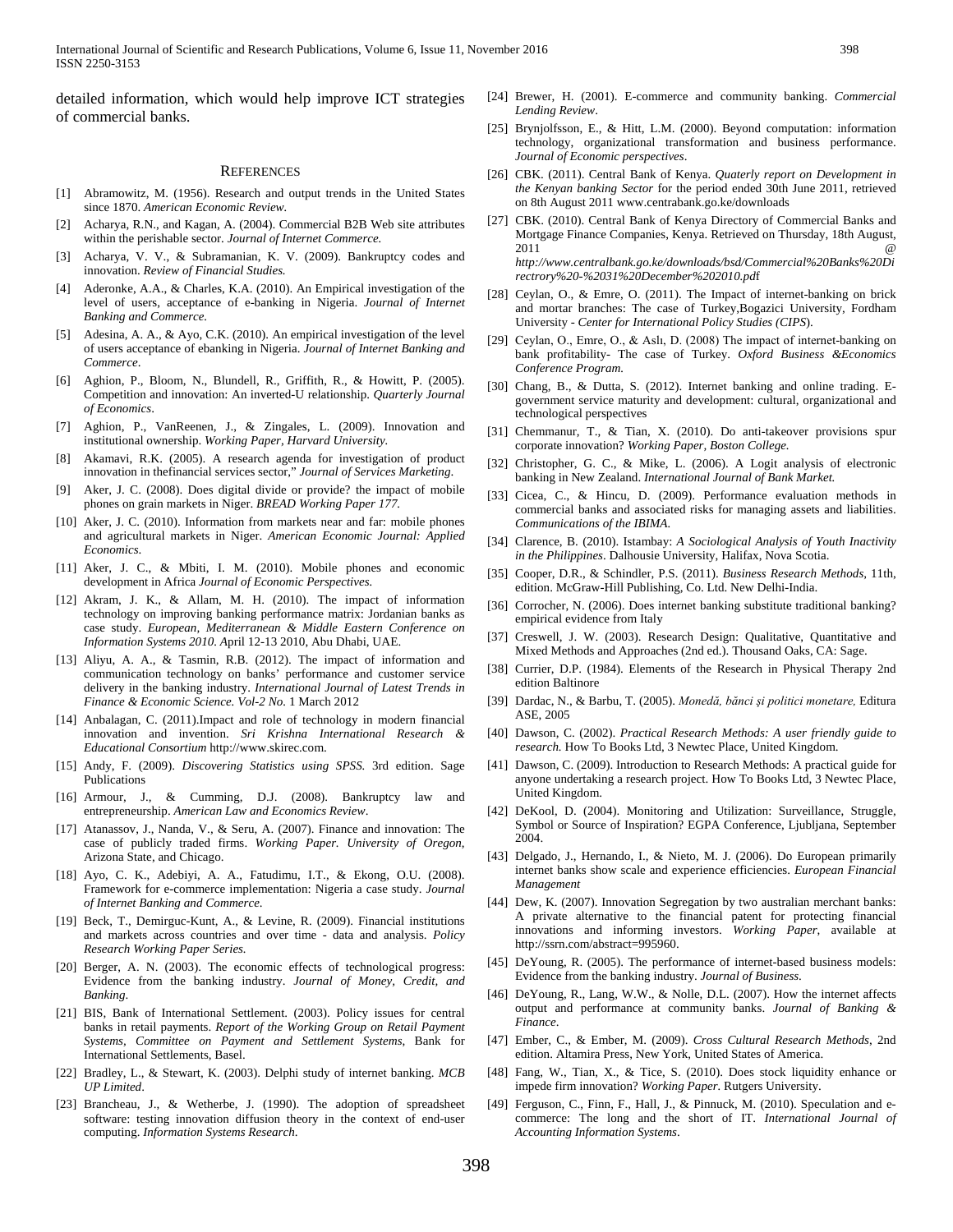- [50] Ferguson, R., Hartmann, P., & Portes, R. (2007). *International Financial Stability*, Geneva Reports on the World Economy, International Center for Monetary and Banking Studies and CEPR, Geneva.
- [51] Ferreira, D., Manso, G., & Silva, A. C. ( 2010). Incentives to innovate and the decision to Go public or private. *Working Paper*. London School of **Economics**
- [52] Frame, W. S., & White, L.J. (2009). Technological change, financial innovation, and diffusion in banking. *Working Paper 2009-10.* Federal Reserve Bank of Atlanta
- [53] Gall, M. D., Gall, J. P., & Borg, W. R. (2007). *Educational research: An introduction*. Boston: Pearson Education.
- [54] Hasan, I., Schmiedel, H., & Song, L. (2009). Retail payments: Integration and innovation. Return to retail banking and payments. ECB*, Working Paper Series No 1135*, December 2009.
- [55] Hasan, I., Schmiedel, H., & Song, L. (2010). Return from retail banking and payments. *Bank of Finland Research, Discussion Papers*, No. 3.
- [56] Heikkinen, P., & Korhonen, K. (2006). Technology driven efficiencies in financial markets. *Bank of Finland Expository Studies No A:110*.2006, Bank of Finland, Helsinki.
- [57] Hendrickson, J., & Nichols, M. W. (2011). Small bank performance: The case of U.S. commercial banks. *Journal of Money*, *Investment and Banking*.
- [58] Hernando, I., & Nieto M. (2006). Is the internet delivery channel changing banks' performance? The case of Spanish banks. *Working Paper n.0624,*  Banco de Espana.
- [59] Hirtle, B. (2005). The impact of network size on bank branch performance. *Federal Reserve Bank of New York Staff Reports*. *Staff Report no. 211* June 2005
- [60] Hirtle, B. J., & Stiroh, K.J. (2007). The return to retail and the performance of U.S. banks. *Journal of Banking and Finance.*
- [61] Ivatury, G., & Pickens, M. (2006). Mobile phone banking and low-income customers: Evidence from South Africa. Washington, DC: *Consultative group to assist the poor (CGAP) and the United Nations Foundation.*
- [62] Jackson, S. (2009). *Research Methods and Statistics: A Critical Thinking Approach*, 3rd edition. Waldsworth Cengage Learning, United States of America.
- [63] Jaruwachirathanakul, B., & Fink, D. (2005). Internet banking adoption strategies for a developing country: the case of Thailand. *Internet Research*.
- [64] Jensen, R. T. (2007). The digital provide: Information (Technology), market performance and welfare in the South Indian fisheries sector. *Quarterly Journal of Economics*.
- [65] Jushua, A. (2010). Technological innovations and banking: An evaluation of customers' perceptions. *Academic leadership online journal, 8(*4).
- [66] Klonner, S., & Nolen, P. (2008). Does ICT benefit the poor? Evidence from South Africa. http://privatewww.essex.ac.uk/~pjnolen /KlonnerNolenCellPhonesSouthAfrica.pdf.
- [67] Kombo, D.K., & Tromp, D.L.A. (2009). *Proposal and Thesis Writing: An Introduction*. Paulines Publications Africa, Don Bosco Printing Press, Nairobi Kenya
- [68] Kothari, C. (2004). *Research Methodology: Methods & Techniques.* 2nd edition. New age International Publishers, New Delhi, India.
- [69] Lavrakas, P. (2008). *Encyclopedia of Survey Research Methods Vol. 1 & 2*. Sage Publications, Los Angeles, United States of America.
- [70] Lawrence, J.W. (2010). Technological Change Financial innovation and Financial Regulation in the US, the Challenges for Public policy.
- [71] Mabrouk, A., & Mamoghli, C. (2010). Dynamic of financial innovation and performance of banking firms: Context of an emerging banking industry. *International Research Journal of Finance and Economics.*
- [72] Mahdi, S., & Mehrdad, A. (2010). E-banking in emerging economy: Empirical evidence of Iran. *International Journal of Economics and Finance.*
- [73] Maholtra, P., & Singh, B. (2007). Determinants of Internet Banking adoption by banks in India. *Emerald Internet Research.*
- [74] Malhotra, P., & Singh, B. (2009). The Impact of internet banking on bank performance and risk: The Indian experience. Eurasian. *Journal of Business and Economics.*
- [75] Misati, R. N. M., Njoroge, L., Kamau, A., & Ouma, S. (2010). Financial innovation and monetary policy transmission in Kenya. *http://www.eurojournals.com/finance.htm*
- [76] Mohammed, S. K., Siba, S. M., & Sreekumar, S. (2009). Service quality evaluation in internet banking: An empirical study in India. *International Journal of Indian Culture and Business Management*.
- [77] Moodley, C. (2007). The impact employee satisfaction levels have on the quality of customer service in the service utility: Telekom SA. Faculty of Management, The University of Johannesburg.
- [78] Mugenda, O.M. &Mugenda, A.G. (2010). Research Methods: Quantitative and Qualitative Approaches.
- [79] Mwania, M., & Muganda, N. (2011). An investigation on the relationship between information technology (IT) conceptualization and bank performance. School of Computer Science & Information Technology, Kimathi University College of Technology, Kenya, *AIBUMA Conference paper, 2011*
- [80] Nader, A. (2011). The effect of banking expansion on profit efficiency of Saudi banks. 2nd *International Conference on Business and Economic Research*.
- [81] Nadia, M., Anthony, S., & Scholnick, B. (2003). Is there a customer relationship effect from bank ATM surcharges? NYU Stern School of Business Department of Finance *Working Paper No. 03-020*
- [82] Naing, L., Winn, T., & Rusli, N. (2006). Practical Issues in Calculating the Sample Size for Prevalence Studies, Department of Community Dentistry, School of Dental Sciences, Department of Community Medicine, School of Medical Sciences, Universiti Sains Malaysia, Health Campus, Kubang Kerian, Kelantan, Malaysia.
- [83] Onay, C., Ozsoz, E., & Helvacıoğlu, A. D. (2008). The impact of internetbanking on bank profitability- The case of Turkey. 2008. *Oxford Business & Economics Conference Program.*
- [84] Orodho, A. J. (2003). Essentials of Educational and Social Science Research Method.
- [85] Padachi, K., Rojid, S., & Seetanah, B. (2008). Analyzing the factors that influence the adoption of internet banking in Mauritius. *Proceedings of the 2007 Computer Science and IT Education Conference.*
- [86] Perry, M., O'Hara, K., Sellen, A., Brown, B., & Harper, R. (2001). Dealing with mobility: Understanding access anytime, anywhere. *ACM Transactions on Computer-Human Interaction*.
- [87] Polasik, M., & Wisniewski, T. P. (2009). Empirical analysis of internet banking adoption in Poland. *International Journal of Bank Marketing*.
- [88] Rafael, P., & Francisco, R.F. (2007). Modeling financial innovation and economic growth: Why the financial sector matters to the real economy. *Regional Studies*.
- [89] Ram, N. A., Kagan, A., & Lingam , S.R. (2008). Online banking applications and community bank performance. *The International Journal of Bank Marketing*.
- [90] Rayhan, J.S., Sohel, S.M., Islam, A., & Mahjabin, S. (2012). Problems and prospects of mobile banking in Bangladesh. *Journal of Arts, Science & Commerce*.
- [91] Roberts, P., & Amit, R. (2003). The dynamics of innovative activity and competitive advantage: The case of Australian retail banking, 1981 to 1995.
- [92] Rochet, J. C., & Tirole, J. (2006). Two sided markets: A progress report. *Rand Journal of Economics.*
- [93] Simpson, J. (2002). The impact of the Internet in banking: observations and evidence from developed and emerging markets. *Telematics and Informatics*.
- [94] Smyth, R. (2004). Exploring the usefulness of a conceptual framework as a research tool: A researcher's reflection. *Issues In Education Research*.
- [95] Solans, E. D. (2003). Financial innovation and monetary policy. Excerpts of speech delivered at the 38th SEACEN Governors Conference and 22nd Meeting of the SEACEN Board of Governors on "Structural Change and Growth Prospects in Asia –Challenges to Central Banking", Manila (13 February 2003). http://host.uniroma3.it/eventi/wolpertinger2009/37.pd
- [96] Subramanian, A., Sapra, S., & Subramanian., K. (2009). Corporate governance and innovation: Theory and evidence. *Working Paper, University of Chicago*.
- [97] Turel, O. (2006). Contextual effects on the usability dimensions of mobile value-added services: A conceptual framework. *International Journal of Mobile Communications*.
- [98] Vakkuri, J., & Meklin, P. (2006) Ambiguity in performance measurement: A Theoretical approach to organisational uses of performance Measurement. *Financial Accountability & Management*.

399